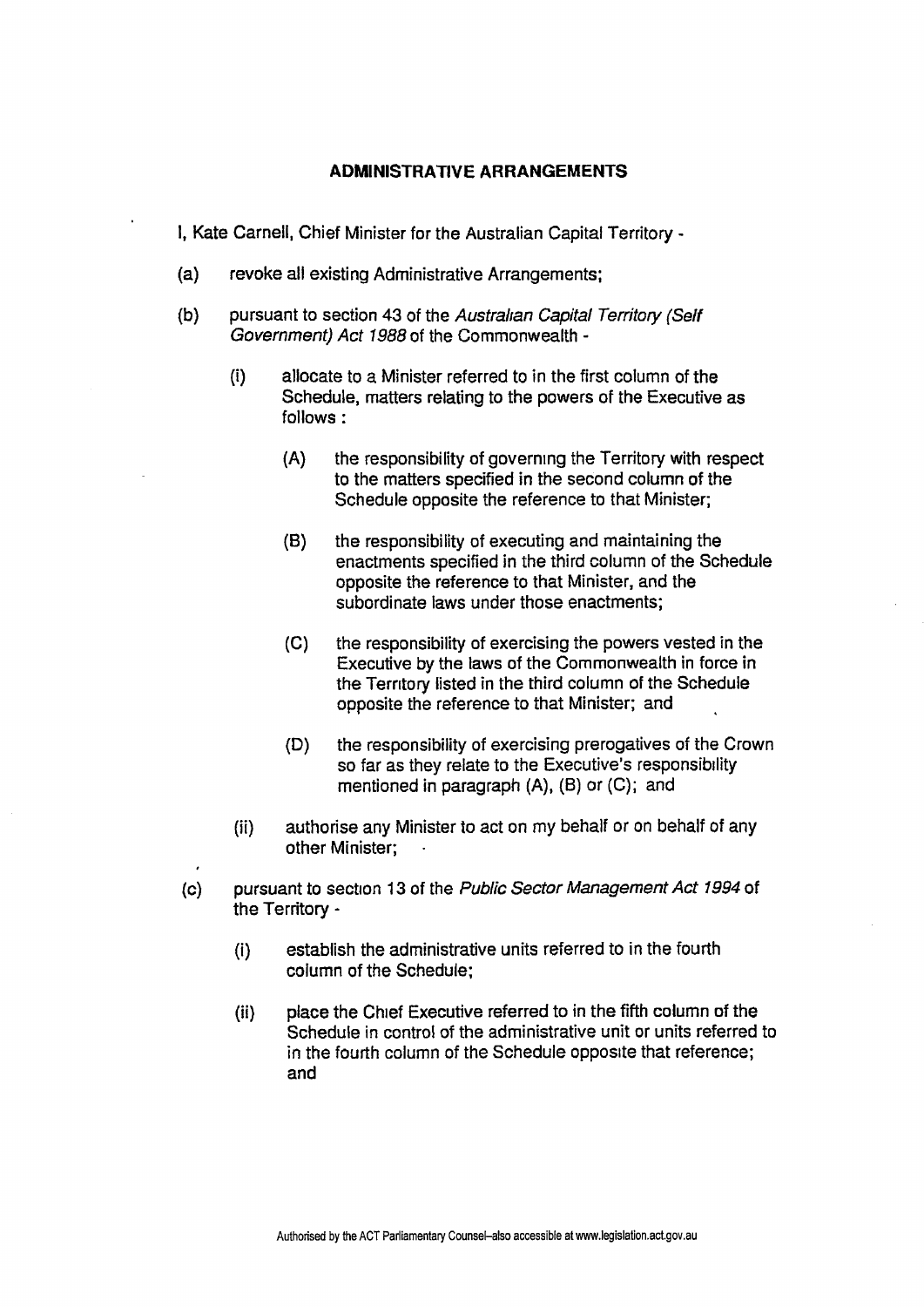- **(d)** pursuant to section 14 of the **Public Sector Management Act 1994 of**  the Territory -
	- (i) allocate to the Minister referred to in the first column of the Schedule responsibility for the administrative unit or units referred to in the fourth column of the Schedule opposite that reference; and
	- (ii) allocate to an administrative unit referred to in the fourth column of the Schedule responsibility for -
		- **(A)** the matters referred to **in** the second column of the Schedule opposite that reference; and
		- **(B)** the enactments referred to in the third column of the Schedule opposite that reference.
- ب<br>باستادار<br>المساحات (e) These Administrative Arrangements take effect from *31* January 1997.

In the Schedule : "(NSW)" means "of the State of New South Wales in its application in the Territory"; and

۸

"(Cmlth)" means "of the Commonwealth".

Dated :  $31^{5}$  January 1997

te Carrell

Kate Carnell **CHIEF** MINISTER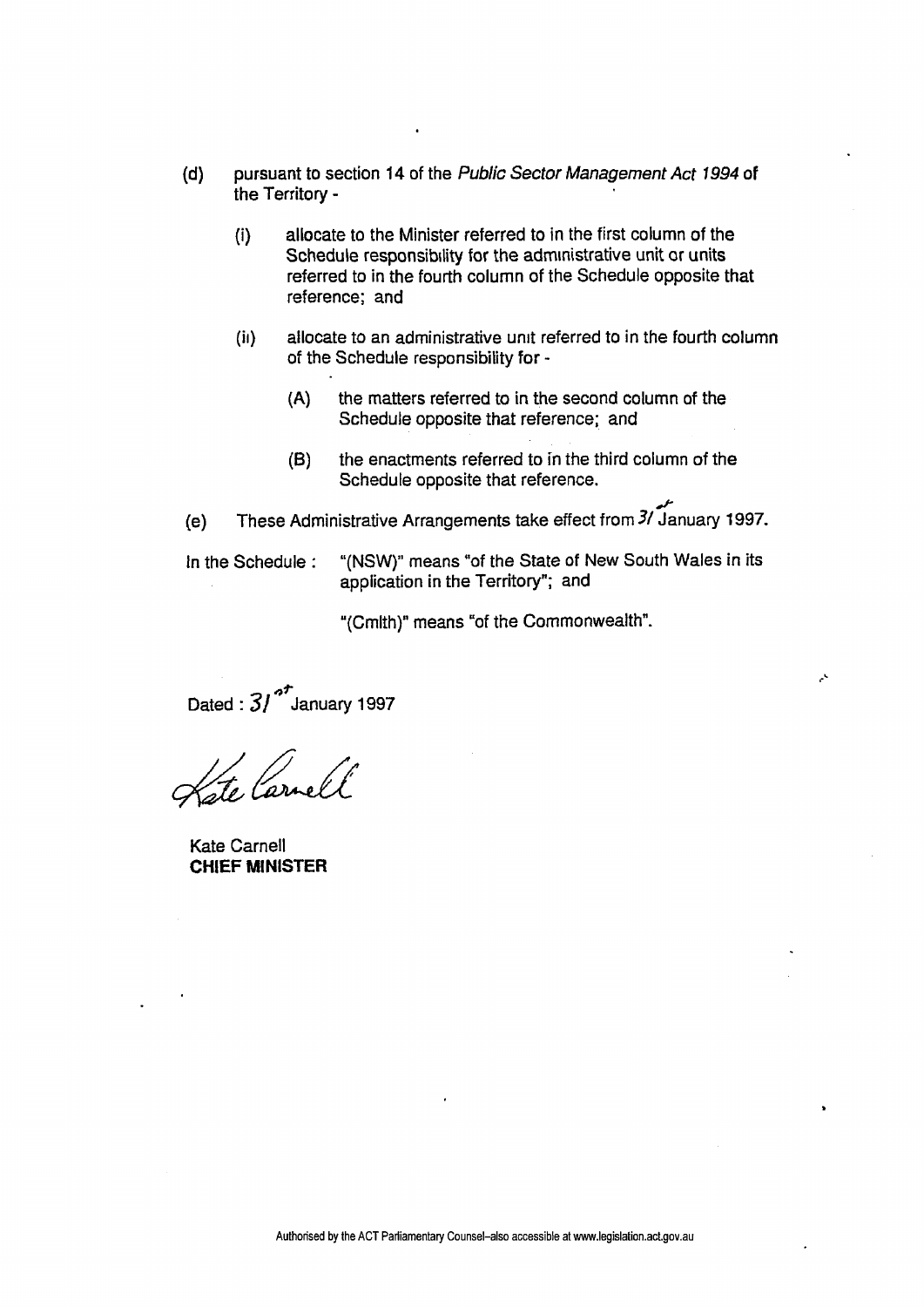| First Column<br><b>Minister</b> | Second Column<br><b>Subject Matter</b>                                                                                                                                                                                                                                                                                                                                                                                                                                                                                                                                                                                                                                                                                                                                              | Third Column<br><b>Enactments/Laws</b>                                                                                                                                                                                                                                                                                                                                                                                                                                                                                                                                                                                                                                                                                                                           | Fourth Column<br><b>Administrative Units</b> | <b>Fifth Column</b><br><b>Responsible</b><br>Heads |
|---------------------------------|-------------------------------------------------------------------------------------------------------------------------------------------------------------------------------------------------------------------------------------------------------------------------------------------------------------------------------------------------------------------------------------------------------------------------------------------------------------------------------------------------------------------------------------------------------------------------------------------------------------------------------------------------------------------------------------------------------------------------------------------------------------------------------------|------------------------------------------------------------------------------------------------------------------------------------------------------------------------------------------------------------------------------------------------------------------------------------------------------------------------------------------------------------------------------------------------------------------------------------------------------------------------------------------------------------------------------------------------------------------------------------------------------------------------------------------------------------------------------------------------------------------------------------------------------------------|----------------------------------------------|----------------------------------------------------|
| <b>Chief Minister</b>           | ACT and sub-regional<br>planning<br>Co-ordination of<br>Territory-wide<br>industrial relations<br>Public administration<br>- public employment<br>matters<br>- public sector reform<br>- Occupational Health<br>and Safety<br>(Public Sector)<br>- Industrial relations<br>(Public Sector)<br>- Information<br>management<br>purchasing and policy<br>Strategic policy<br>coordination<br>- Government<br>strategies<br>Coordination of<br>Government<br>administration<br>- Cabınet<br>- Assembly liaison<br>- protocol<br>Inter-governmental<br>relations<br>Community relations<br>- community policy<br>coordination<br>- women's' affairs<br>- Aboriginal and<br>Torres Strait Islander<br>affairs<br>- ethnic and<br>multicultural affairs<br>Audit services to<br>Government | Annual Reports<br>(Government<br>Agencies) Act 1995<br>Audit Act 1989<br>Auditor-General Act .<br>1996<br>Australian Capital<br>Territory (Self-<br>Government) Act<br>1988<br>(Cmlth) - section 31<br>Casino Control<br>Act 1988<br>City of Canberra Arms<br>Act 1932<br>Companies<br>(Commonwealth <sup>-</sup><br>Brickworks (Canberra)<br>Limited) Act 1979<br><b>Inquiries Act 1991</b><br>Legislative Assembly<br>(Members' Staff)<br>Act 1989<br>Native Title Act 1994<br>Public Interest<br>Disclosure Act 1994<br>Public Sector<br>Management Act<br>1994<br>Remuneration<br>Tnbunal Act 1995<br>Royal Commissions<br>Act 1991<br>Statutory<br>Appointments<br>Act 1994<br>Superannuation<br>(Legislative Assembly<br>(Members' Staff) Act)<br>Act 1991 | Chief Minister's<br>Department               | Chief Executive.<br>Chief Minister's<br>Department |
| <b>Treasurer</b>                | Matters relating to<br>Casino development<br>and control<br><b>Competition Policy</b><br>Coordination of fiscal                                                                                                                                                                                                                                                                                                                                                                                                                                                                                                                                                                                                                                                                     | Appropriation (ACT<br><b>Forests Trust</b><br>Account) Act 1993                                                                                                                                                                                                                                                                                                                                                                                                                                                                                                                                                                                                                                                                                                  | Chief Minister's<br>Department               | Chief Executive,<br>Chief Minister's<br>Department |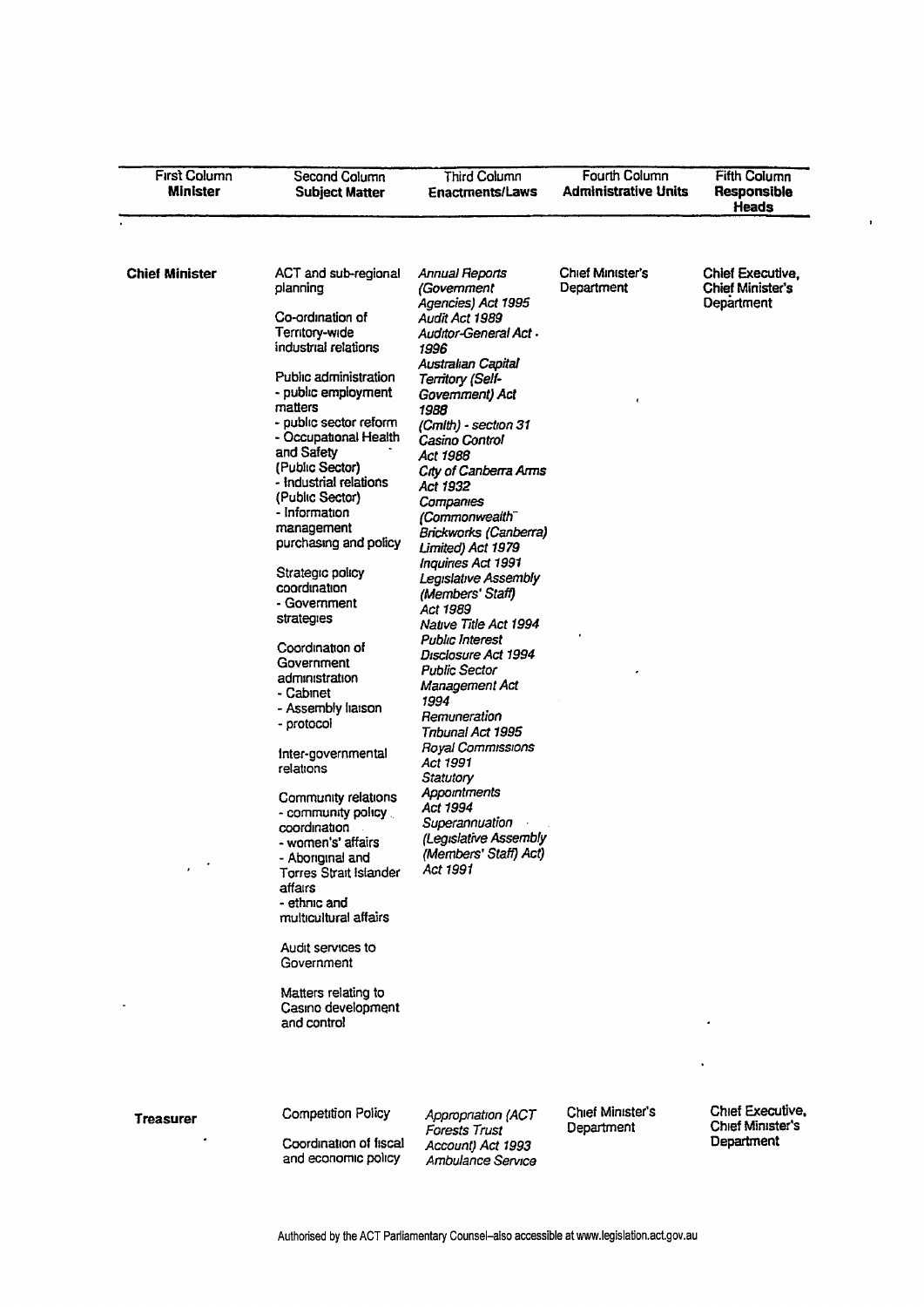| First Column<br>Minister | Second Column<br><b>Subject Matter</b>   | Third Column<br><b>Enactments/Laws</b>         | Fourth Column<br><b>Administrative Units</b> | <b>Fifth Column</b><br>Responsible<br><b>Heads</b> |
|--------------------------|------------------------------------------|------------------------------------------------|----------------------------------------------|----------------------------------------------------|
|                          | <b>Budget strategy</b>                   | Levy Act 1990                                  |                                              |                                                    |
|                          |                                          | <b>Australian and New</b>                      |                                              |                                                    |
|                          | Inter-governmental                       | Zealand Banking,                               |                                              |                                                    |
|                          | financial relations                      | Group Limited                                  |                                              |                                                    |
|                          | <b>GBE</b> development<br>and monitoring | (NMRB) Act 1991<br>Bookmakers Act 1985         |                                              |                                                    |
|                          |                                          | - section 29. sub-                             |                                              |                                                    |
|                          |                                          | sections 1,2 & 3,                              |                                              |                                                    |
|                          |                                          | section 30, sub-                               |                                              |                                                    |
|                          |                                          | sections $1(b)$ , $4 & 5$                      |                                              |                                                    |
|                          |                                          | and all of section 31                          |                                              |                                                    |
|                          |                                          | <b>Business Franchise</b>                      |                                              |                                                    |
|                          | Territory loans,                         | (Liquor) Act 1993                              |                                              |                                                    |
|                          | investment of public                     | Business Franchise                             |                                              |                                                    |
|                          | funds and provision of                   | (Tobacco and                                   |                                              |                                                    |
|                          | Government                               | Petroleum Products)                            |                                              |                                                    |
|                          | guarantees                               | Act 1984                                       |                                              |                                                    |
|                          |                                          | Canberra Advanced                              |                                              |                                                    |
|                          | Accounting for                           | <b>Bank Limited (Merger)</b>                   |                                              |                                                    |
|                          | Government revenue                       | Act 1992                                       |                                              |                                                    |
|                          | and expenditure,<br>banking and          | Community                                      |                                              |                                                    |
|                          | insurance                                | Development Fund                               |                                              |                                                    |
|                          |                                          | (Repeal) Act 1990<br><b>Competition Policy</b> |                                              |                                                    |
|                          | Superannuation                           | Reform Act 1996                                |                                              |                                                    |
|                          |                                          | <b>Cooperative Societies</b>                   |                                              |                                                    |
|                          | Regulations of Co-                       | Act 1939                                       |                                              |                                                    |
|                          | operative Societies                      | <b>Financial Agreement</b>                     |                                              |                                                    |
|                          |                                          | Act 1994                                       |                                              |                                                    |
|                          | Regulation of gaming                     | <b>Financial Institutions</b>                  |                                              |                                                    |
|                          | machines                                 | (Application of Laws)                          |                                              |                                                    |
|                          |                                          | Act 1992                                       |                                              |                                                    |
|                          | Taxation<br>administration               | Financial Institutions                         |                                              |                                                    |
|                          |                                          | Duty Act 1987                                  |                                              |                                                    |
|                          | Budget administration                    | Financial Institutions                         |                                              |                                                    |
|                          |                                          | Duty (Validation) Act                          |                                              |                                                    |
|                          | <b>Strategic Asset</b>                   | 1994                                           |                                              |                                                    |
|                          | Management policy                        | <b>Financial Institutions</b>                  |                                              |                                                    |
|                          |                                          | (Supervisory                                   |                                              |                                                    |
|                          |                                          | Authority) Act 1992                            |                                              |                                                    |
|                          |                                          | Financial<br>Management Act                    |                                              |                                                    |
|                          |                                          | 1996                                           |                                              |                                                    |
|                          |                                          | Games, Wagers and                              |                                              |                                                    |
|                          |                                          | <b>Bettinghouses</b>                           |                                              |                                                    |
|                          |                                          | Act 1901 (NSW)                                 |                                              |                                                    |
|                          |                                          | Gaming and Betting                             |                                              |                                                    |
|                          |                                          | Act 1906 (NSW)                                 |                                              |                                                    |
|                          |                                          | Gaming Machine                                 |                                              |                                                    |
|                          |                                          | Act 1987                                       |                                              |                                                    |
|                          |                                          | Gas Levy Act 1991                              |                                              |                                                    |
|                          |                                          | Government                                     |                                              |                                                    |
|                          |                                          | Contractual Debts                              |                                              |                                                    |
|                          |                                          | (Interest) Act 1994                            |                                              |                                                    |
|                          |                                          | Liquor Act 1975,                               |                                              |                                                    |
|                          |                                          | (insofar as it relates to                      |                                              |                                                    |
|                          |                                          | revenue collection)                            |                                              |                                                    |
|                          |                                          | Lotteries Act 1964                             |                                              |                                                    |
|                          |                                          | Payroll Tax Act 1987<br>Pool Betting Act 1964  |                                              |                                                    |
|                          |                                          |                                                |                                              |                                                    |

 $\mathcal{L}^{\text{max}}_{\text{max}}$ 

 $\bar{1}$ 

 $\ddot{\phantom{0}}$ 

 $\hat{\beta}$ 

 $\hat{\boldsymbol{\epsilon}}$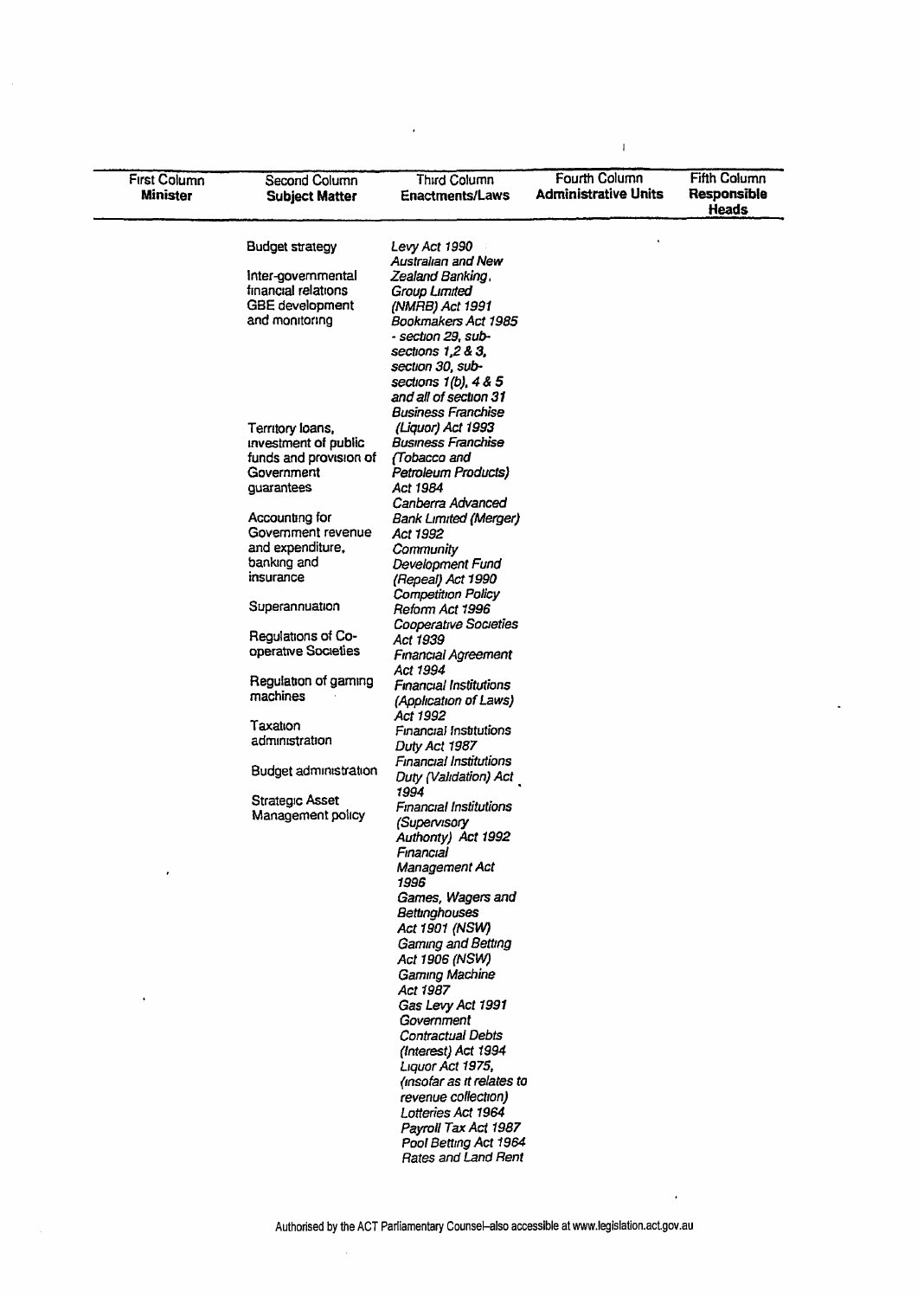| <b>First Column</b><br>Minister                          | Second Column<br><b>Subject Matter</b>                                                                             | <b>Third Column</b><br><b>Enactments/Laws</b>                                                                                                                                                                                                                                                                                                                                             | Fourth Column<br><b>Administrative Units</b>              | Fifth Column<br>Responsible<br>Heads                                               |
|----------------------------------------------------------|--------------------------------------------------------------------------------------------------------------------|-------------------------------------------------------------------------------------------------------------------------------------------------------------------------------------------------------------------------------------------------------------------------------------------------------------------------------------------------------------------------------------------|-----------------------------------------------------------|------------------------------------------------------------------------------------|
|                                                          |                                                                                                                    | (Relief) Act 1970<br><b>Rates and Land Tax</b><br>Act 1926<br><b>Stamp Duties and</b><br>Taxes Act 1987<br><b>State bank of South</b><br>Australia (Transfer of<br>Undertaking) Act 1994<br><b>Statutory Authorities</b><br>(Audit Arrangements)<br>Act 1990<br>Taxation<br>(Administration)<br>Act 1987<br><b>Territory Owned</b><br>Corporations Act 1990<br>Unlawful Games<br>Act 1984 |                                                           |                                                                                    |
| <b>Minister for</b><br>Business and<br><b>Employment</b> | Kingston foreshores<br>development<br><b>Business Promotion</b><br>and Development<br>Opportunities for the<br>ACT |                                                                                                                                                                                                                                                                                                                                                                                           | Department of<br>Business, the Arts,<br>Sport and Tourism | Chief Executive,<br>Department of<br>Business, the<br>Arts, Sport and<br>Tourism   |
|                                                          | Employment<br>Programs<br>Land development<br>- government land<br>and joint ventures                              |                                                                                                                                                                                                                                                                                                                                                                                           |                                                           |                                                                                    |
| Minister for Tourism<br>$\pmb{\cdot}$                    | Tourism development<br>and promotion                                                                               |                                                                                                                                                                                                                                                                                                                                                                                           | Department of<br>Business, the Arts,<br>Sport and Tourism | Chief Executive,<br>Department of<br>Business, the<br>Arts, Sport and<br>Tourism   |
| <b>Minister for</b><br><b>Regulatory Reform</b>          | Regulatory reform                                                                                                  | Agents Act 1968<br>Auctioneers Act 1959<br>Mutual Recognition<br>(Australian Capital<br>Territory) Act 1992<br>Printing and<br>Newspapers Act 1961                                                                                                                                                                                                                                        | Department of<br>Business, the Arts,<br>Sport and Tourism | Chief Executive,<br>Department of<br>Business, the<br>Arts, Sport and<br>Tourism   |
| <b>Minister for</b><br><b>Industrial Relations</b>       |                                                                                                                    | <b>Annual Holidays Act</b><br>1973<br>Holidays Act 1958<br>Long Service Leave<br>Act 1976<br>Long Service Leave<br>(Building and<br>Construction Industry)<br>Act 1981                                                                                                                                                                                                                    | Department of<br>Business, the Arts,<br>Sport and Tourism | Chief Executive,<br>Department of ·<br>Business, the<br>Arts, Sport and<br>Tourism |

÷.

 $\hat{\boldsymbol{\beta}}$ 

 $\bar{z}$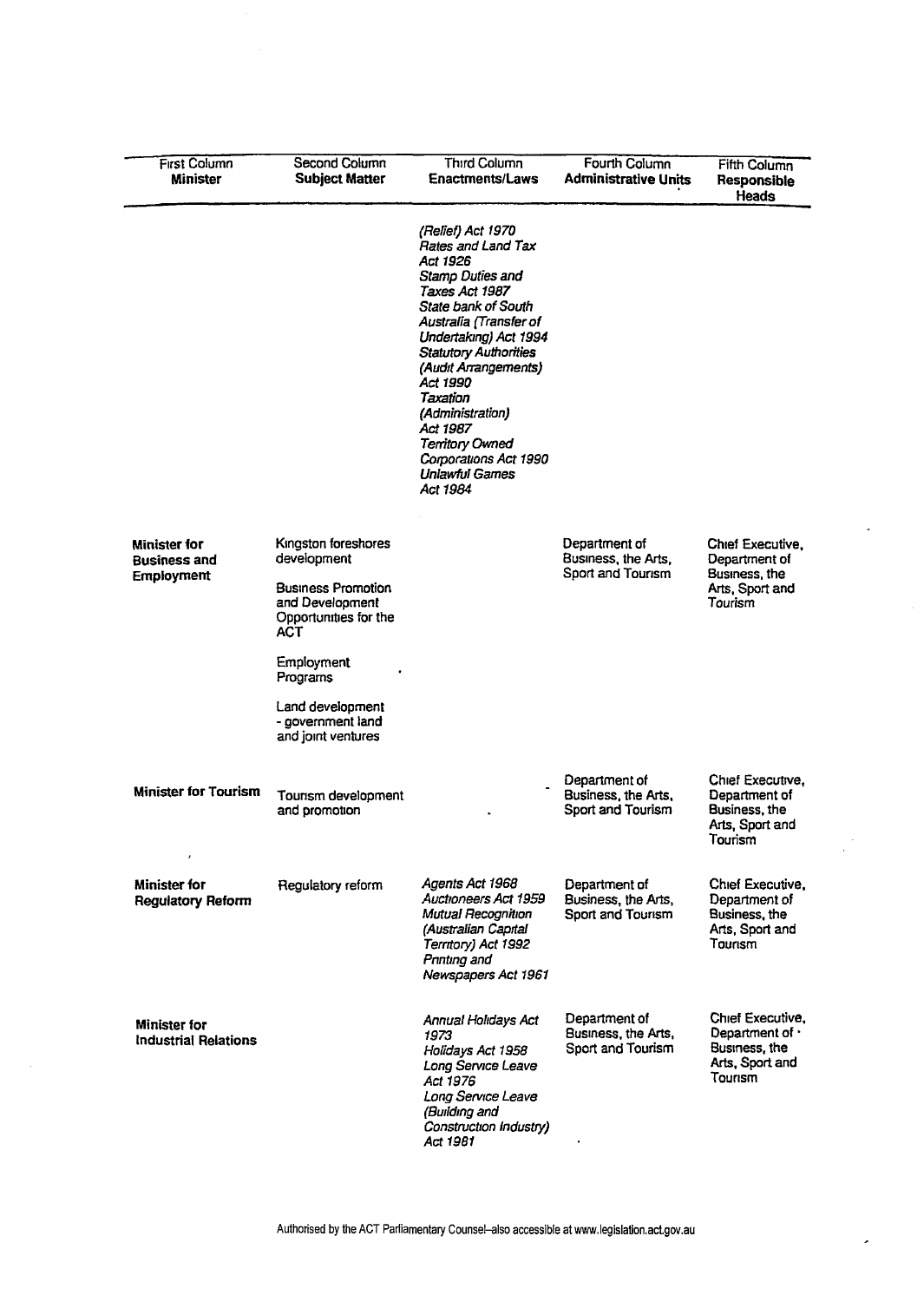| <b>First Column</b><br><b>Minister</b>       | Second Column<br><b>Subject Matter</b>                                                                                                    | <b>Third Column</b><br><b>Enactments/Laws</b>                                                                                                                                                                                                                                                                                                                                      | Fourth Column<br><b>Administrative Units</b>              | <b>Fifth Column</b><br>Responsible<br>Heads                                      |
|----------------------------------------------|-------------------------------------------------------------------------------------------------------------------------------------------|------------------------------------------------------------------------------------------------------------------------------------------------------------------------------------------------------------------------------------------------------------------------------------------------------------------------------------------------------------------------------------|-----------------------------------------------------------|----------------------------------------------------------------------------------|
|                                              |                                                                                                                                           | Machinery Act 1949<br>Occupational Health<br>and Safety Act 1989<br>Parental Leave<br>(Private Sector<br>Employees) Act 1992                                                                                                                                                                                                                                                       |                                                           |                                                                                  |
|                                              | Warkers<br>compensation                                                                                                                   | Scaffolding and Lifts<br>Act 1957                                                                                                                                                                                                                                                                                                                                                  |                                                           |                                                                                  |
|                                              | Occupational Health<br>and Safety<br>(Private sector)                                                                                     | Standard Time and<br>Summer Time Act<br>1972<br>Trading Hours                                                                                                                                                                                                                                                                                                                      |                                                           |                                                                                  |
|                                              | Industry and<br>occupational<br>regulation                                                                                                | Act 1996<br>Worker's<br>Compensation<br>Act 1951                                                                                                                                                                                                                                                                                                                                   |                                                           |                                                                                  |
|                                              | <b>Industrial Relations</b><br>(Private Sector)                                                                                           | Worker's<br>Compensation<br>Supplementation<br>Fund Act 1980                                                                                                                                                                                                                                                                                                                       |                                                           |                                                                                  |
| <b>Minister for Arts and</b><br>Heritage     | Arts<br>- Canberra Theatre<br>Trust<br>Hentage matters                                                                                    | Canberra Theatre<br>Trust Act 1965<br>Hentage Objects Act<br>1991<br>Land (Planning and<br>Environment) Act<br>1991 - Part 3                                                                                                                                                                                                                                                       | Department of<br>Business, the Arts,<br>Sport and Tourism | Chief Executive,<br>Department of<br>Business, the<br>Arts, Sport and<br>Tounsm  |
|                                              |                                                                                                                                           | Betting (ACTTAB                                                                                                                                                                                                                                                                                                                                                                    |                                                           |                                                                                  |
| <b>Minister for Sport</b><br>and Recreation  | Sport and recreation<br>- sports grounds<br>Racing                                                                                        | Limited) Act 1964 -<br>Sections 32 to 37 and<br>all of Part 4, only<br><b>Boxing Control</b><br>Act 1993<br>Bookmakers Act 1985<br>- except Section 29,<br>sub-sections 1,2,& 3,<br>Section 30, sub-<br>sections 1(b), 4 & %<br>and all of Section 31<br>Public Baths and<br>Public Bathing<br>Act 1956<br>Racecourses Act<br>1935<br><b>Theatres and Public</b><br>Halls Act 1928 | Bureau of Sport,<br>Recreation and<br>Racing              | Chief Executive,<br>Department of<br>Business, the<br>Arts, Sport and<br>Tourism |
|                                              |                                                                                                                                           |                                                                                                                                                                                                                                                                                                                                                                                    |                                                           |                                                                                  |
| <b>Minister for Urban</b><br><b>Services</b> | Transport<br>- public transport<br>- vehicle registration<br>and driver licensing<br>- transport regulation<br>- Third Party<br>insurance | Betting (ACTTAB<br>Limited) Act 1964 -<br>except sections 32 to<br>37 and all of<br>Part 4<br><b>Building and Services</b><br>Act 1924                                                                                                                                                                                                                                             | Department of Urban<br>Services                           | Chief Executive,<br>Department of<br>Urban Services                              |

 $\hat{\mathcal{L}}$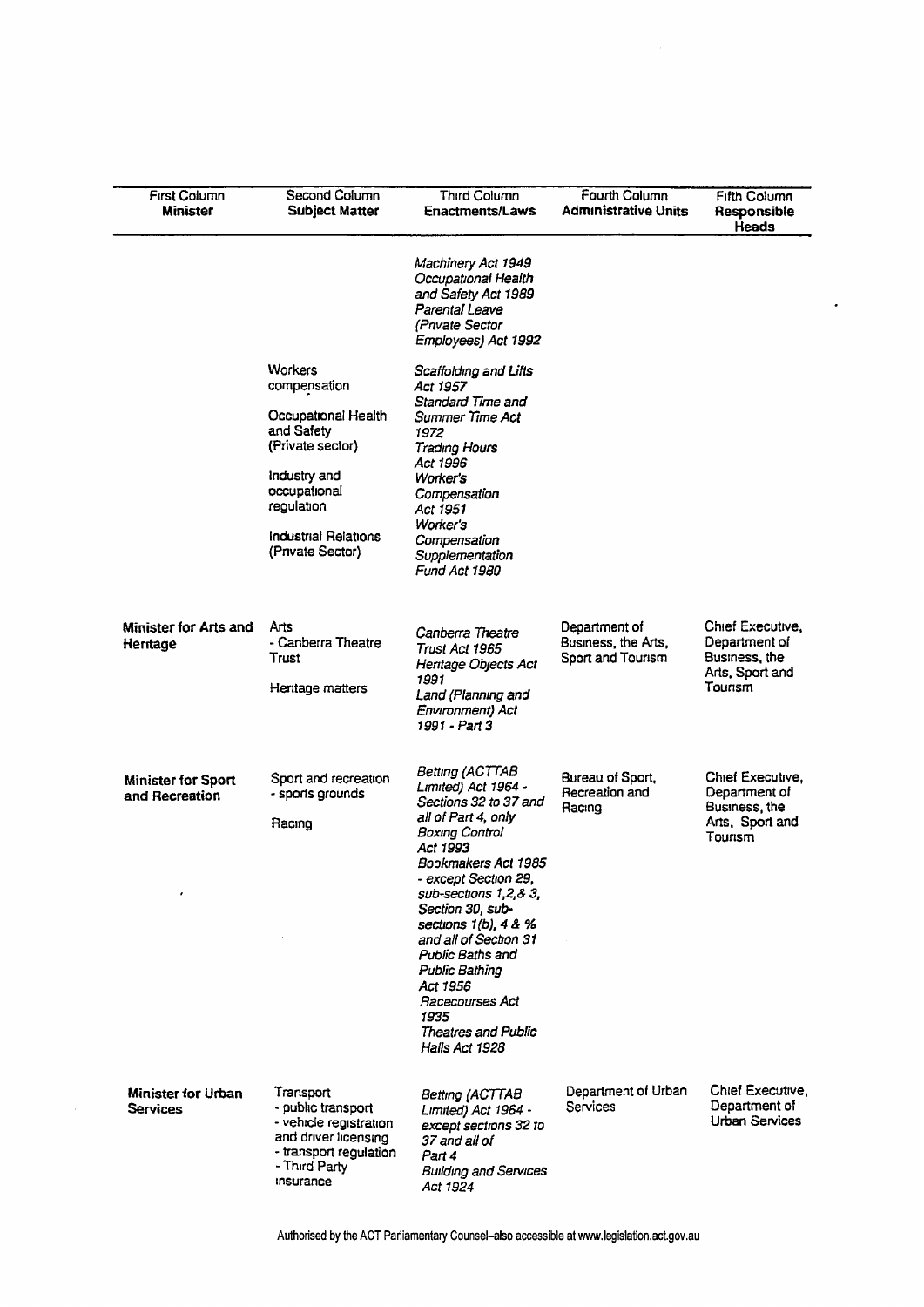| <b>First Column</b><br>Minister                              | Second Column<br><b>Subject Matter</b>                                                                                                                                                                                                                                                                                                                                                                                                                                                                                                                                                                                                                                                                                                                                                         | <b>Third Column</b><br>Enactments/Laws                                                                                                                                                                                                                                                                                                                                                                                                                                                                                                                                                                                                                                                                                                                                                                                                                                                                                     | Fourth Column<br>Administrative Units | <b>Fifth Column</b><br>Responsible<br>Heads                |
|--------------------------------------------------------------|------------------------------------------------------------------------------------------------------------------------------------------------------------------------------------------------------------------------------------------------------------------------------------------------------------------------------------------------------------------------------------------------------------------------------------------------------------------------------------------------------------------------------------------------------------------------------------------------------------------------------------------------------------------------------------------------------------------------------------------------------------------------------------------------|----------------------------------------------------------------------------------------------------------------------------------------------------------------------------------------------------------------------------------------------------------------------------------------------------------------------------------------------------------------------------------------------------------------------------------------------------------------------------------------------------------------------------------------------------------------------------------------------------------------------------------------------------------------------------------------------------------------------------------------------------------------------------------------------------------------------------------------------------------------------------------------------------------------------------|---------------------------------------|------------------------------------------------------------|
|                                                              | - road safety<br>- roads and traffic<br>management<br>Municipal/City<br>services<br>- Cemeteries Trust<br>- building safety and<br>materials handling<br>- libraries, including<br><b>ACTPS/ACTLA library</b><br>- public amenities<br>- waste management<br>Shopfronts, including<br><b>WIRC</b><br>purchasing<br>supply and tendering<br>policy and<br>coordination<br>publications<br>Urban parks<br>administration<br>Public utilities<br>- use and supply of<br>energy<br>- water supply and<br>sewerage services<br>- stormwater and<br>dramage<br>Purchase services:<br>- commercial services<br>- construction &<br>maintenance of public<br>works & facilities<br>- information<br>technology services<br>- fleet management<br>TOTALCARE<br>EPIC<br><b>ACT TAB</b><br>Milk Authority | Cemetenes Act 1933<br>Clinical Waste<br>Act 1990<br>Collections Act 1959<br>Cremations Act 1966<br>(except s16(b))<br>Electricity Act 1971<br>section 90<br>Electnaty and Water<br>Act 1988<br>Essential Services<br>(Continuity of Supply)<br>Act 1992<br>Gas Act 1992<br>Hawkers Act 1936 -<br>except section 8A<br>Litter Act 1977<br>Milk Authority Act<br>1971, other than<br>section 38<br>Motor Omnibus<br>Services Act 1955<br>Motor Traffic Act 1936<br>Motor Traffic (Alcohol<br>and Drugs) Act 1977<br>Motor Vehicles<br>(Dimensions and .<br>Mass) Act 1990<br>National Exhibition<br>Centre Trust Act 1976<br>NRMA - ACT Road<br>Safety Trust Act 1992<br>Pounds Act 1928<br>Public Parks Act 1928<br>Roads and Public<br>Places Act 1937 -<br>except 15A to 15R as<br>administered by the<br><b>Environment and Land</b><br>Bureau<br>Sewerage Rates<br>Act 1968<br>Traffic Act 1937<br>Water Rates Act 1959 |                                       |                                                            |
| Minister for the<br><b>Environment, Land</b><br>and Planning | Building control<br>- approvals<br>Forests<br>Conservation                                                                                                                                                                                                                                                                                                                                                                                                                                                                                                                                                                                                                                                                                                                                     | Air Pollution Act 1984<br><b>Animal Diseases</b><br>Act 1993<br><b>Animal Nuisance</b><br>Control Act 1975<br>Anımal Welfare                                                                                                                                                                                                                                                                                                                                                                                                                                                                                                                                                                                                                                                                                                                                                                                               | Department of Urban<br>Services       | Chief Executive,<br>Department of<br><b>Urban Services</b> |

 $\blacksquare$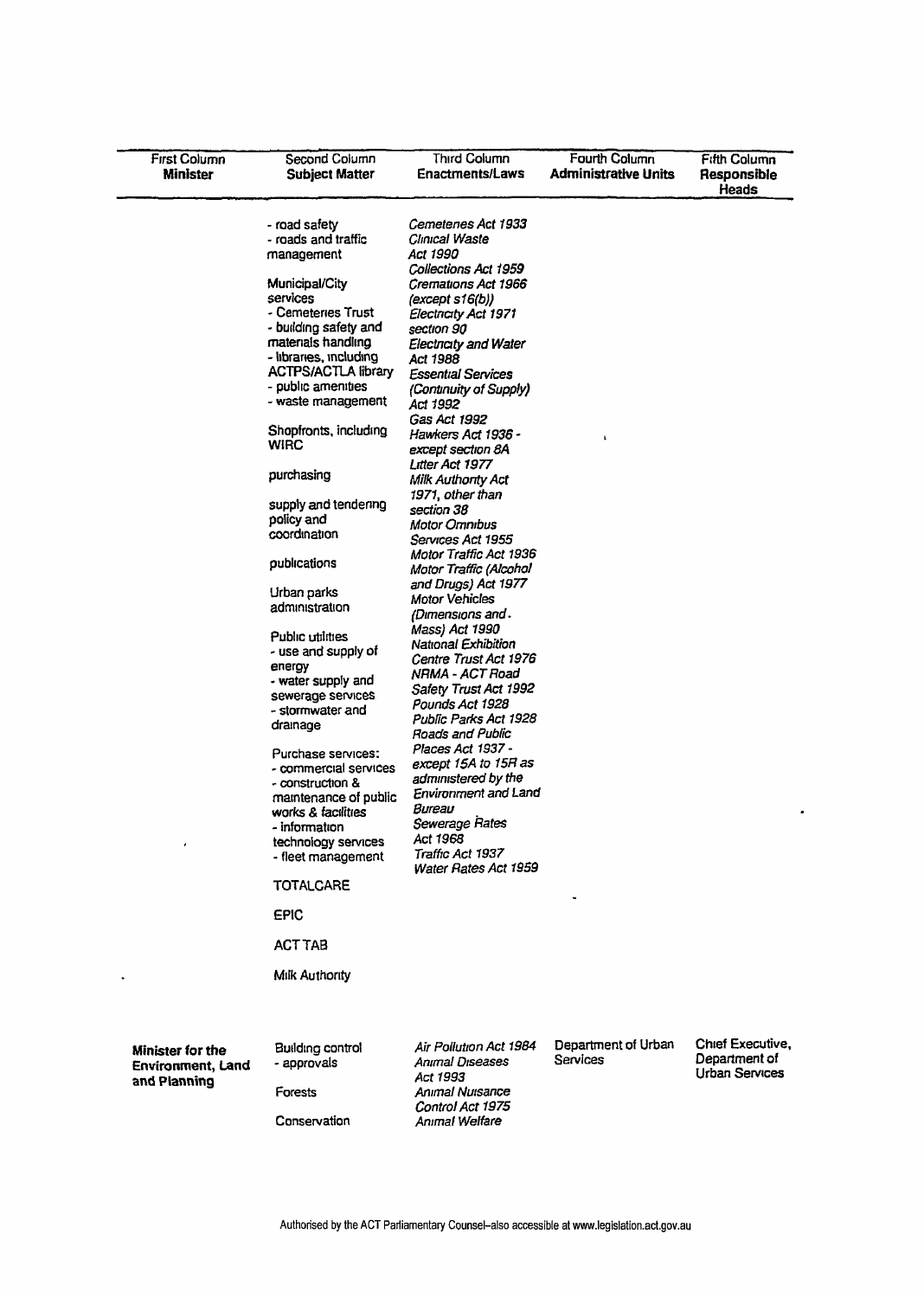| - conservation of flora<br>Act 1992<br>and fauna<br>Apiaries Act 1928<br>Architects Act 1959<br>Gungahlin<br>Australian Capital<br>Development<br>Terntory (Planning<br>Authority<br>and Land<br>Management) Act<br>National parks<br>1988 (Cmith) -<br>conservation,<br>sections 16, 19, 25,29<br>reserves and rural<br>and Part 10<br>matters<br>Building Act 1972<br>- agnculture<br>Buildings (Design and<br>- water resources<br>Siting) Act 1964<br>Commissioner for the<br>Environment<br>Environment Act 1993<br>protection<br>Common Boundaries<br>- environmental<br>Act 1981<br>assessment<br>Cotter River Act 1914<br>۹<br>Districts Act 1966<br>Environment policy<br>Dog Control Act 1975<br>Electricity Act 1971<br>Contaminated sites<br>(excluding s90)<br>Enclosed Lands<br>Protection Act 1943<br>Fishing Act 1967<br>Gungahlin<br>Land management<br>Development<br>- lease administration<br><b>Authority Act 1996</b><br>and land sales<br>Lakes Act 1976<br>- grant, disposal,<br>Lands Acquisition<br>acquisition, holding<br>Act 1994<br>and administration of<br>Land Acquisition<br>estates in ACT land<br>(Northbourne Oval)<br>- survey, valuation<br>Act 1996<br>and land information<br>Land (Planning and<br>Environment) Act<br>Land policy<br>1991, Part II and other<br>parts only to the<br>Territory planning<br>extent that they confer<br>- land use planning<br>powers, functions or<br>duties on the ACT<br><b>Planning Authority</b><br>Land (Planning and<br><b>Environment</b> ) Act<br>1991, except Division<br>4A Part 6 and<br>otherwise as allocated<br>under these<br>Administrative<br>Arrangements<br>Land Titles (Unit<br>Titles) Act 1970<br>Landlord and Tenant<br>Act 1949<br><b>National Environment</b><br><b>Protection Council</b><br>Act 1994<br><b>Nature Conservation</b><br>Act 1980<br><b>Noise Control Act</b><br>1988 | <b>First Column</b><br>Minister | Second Column<br><b>Subject Matter</b> | Third Column<br><b>Enactments/Laws</b> | <b>Fourth Column</b><br><b>Administrative Units</b> | <b>Fifth Column</b><br>Responsible<br>Heads |
|-----------------------------------------------------------------------------------------------------------------------------------------------------------------------------------------------------------------------------------------------------------------------------------------------------------------------------------------------------------------------------------------------------------------------------------------------------------------------------------------------------------------------------------------------------------------------------------------------------------------------------------------------------------------------------------------------------------------------------------------------------------------------------------------------------------------------------------------------------------------------------------------------------------------------------------------------------------------------------------------------------------------------------------------------------------------------------------------------------------------------------------------------------------------------------------------------------------------------------------------------------------------------------------------------------------------------------------------------------------------------------------------------------------------------------------------------------------------------------------------------------------------------------------------------------------------------------------------------------------------------------------------------------------------------------------------------------------------------------------------------------------------------------------------------------------------------------------------------------------------------------------------|---------------------------------|----------------------------------------|----------------------------------------|-----------------------------------------------------|---------------------------------------------|
|                                                                                                                                                                                                                                                                                                                                                                                                                                                                                                                                                                                                                                                                                                                                                                                                                                                                                                                                                                                                                                                                                                                                                                                                                                                                                                                                                                                                                                                                                                                                                                                                                                                                                                                                                                                                                                                                                         |                                 |                                        |                                        |                                                     |                                             |
|                                                                                                                                                                                                                                                                                                                                                                                                                                                                                                                                                                                                                                                                                                                                                                                                                                                                                                                                                                                                                                                                                                                                                                                                                                                                                                                                                                                                                                                                                                                                                                                                                                                                                                                                                                                                                                                                                         |                                 |                                        |                                        |                                                     |                                             |
|                                                                                                                                                                                                                                                                                                                                                                                                                                                                                                                                                                                                                                                                                                                                                                                                                                                                                                                                                                                                                                                                                                                                                                                                                                                                                                                                                                                                                                                                                                                                                                                                                                                                                                                                                                                                                                                                                         |                                 |                                        |                                        |                                                     |                                             |
|                                                                                                                                                                                                                                                                                                                                                                                                                                                                                                                                                                                                                                                                                                                                                                                                                                                                                                                                                                                                                                                                                                                                                                                                                                                                                                                                                                                                                                                                                                                                                                                                                                                                                                                                                                                                                                                                                         |                                 |                                        |                                        |                                                     |                                             |
|                                                                                                                                                                                                                                                                                                                                                                                                                                                                                                                                                                                                                                                                                                                                                                                                                                                                                                                                                                                                                                                                                                                                                                                                                                                                                                                                                                                                                                                                                                                                                                                                                                                                                                                                                                                                                                                                                         |                                 |                                        |                                        |                                                     |                                             |
|                                                                                                                                                                                                                                                                                                                                                                                                                                                                                                                                                                                                                                                                                                                                                                                                                                                                                                                                                                                                                                                                                                                                                                                                                                                                                                                                                                                                                                                                                                                                                                                                                                                                                                                                                                                                                                                                                         |                                 |                                        |                                        |                                                     |                                             |
|                                                                                                                                                                                                                                                                                                                                                                                                                                                                                                                                                                                                                                                                                                                                                                                                                                                                                                                                                                                                                                                                                                                                                                                                                                                                                                                                                                                                                                                                                                                                                                                                                                                                                                                                                                                                                                                                                         |                                 |                                        |                                        |                                                     |                                             |
|                                                                                                                                                                                                                                                                                                                                                                                                                                                                                                                                                                                                                                                                                                                                                                                                                                                                                                                                                                                                                                                                                                                                                                                                                                                                                                                                                                                                                                                                                                                                                                                                                                                                                                                                                                                                                                                                                         |                                 |                                        |                                        |                                                     |                                             |
|                                                                                                                                                                                                                                                                                                                                                                                                                                                                                                                                                                                                                                                                                                                                                                                                                                                                                                                                                                                                                                                                                                                                                                                                                                                                                                                                                                                                                                                                                                                                                                                                                                                                                                                                                                                                                                                                                         |                                 |                                        |                                        |                                                     |                                             |
|                                                                                                                                                                                                                                                                                                                                                                                                                                                                                                                                                                                                                                                                                                                                                                                                                                                                                                                                                                                                                                                                                                                                                                                                                                                                                                                                                                                                                                                                                                                                                                                                                                                                                                                                                                                                                                                                                         |                                 |                                        |                                        |                                                     |                                             |
|                                                                                                                                                                                                                                                                                                                                                                                                                                                                                                                                                                                                                                                                                                                                                                                                                                                                                                                                                                                                                                                                                                                                                                                                                                                                                                                                                                                                                                                                                                                                                                                                                                                                                                                                                                                                                                                                                         |                                 |                                        |                                        |                                                     |                                             |
|                                                                                                                                                                                                                                                                                                                                                                                                                                                                                                                                                                                                                                                                                                                                                                                                                                                                                                                                                                                                                                                                                                                                                                                                                                                                                                                                                                                                                                                                                                                                                                                                                                                                                                                                                                                                                                                                                         |                                 |                                        |                                        |                                                     |                                             |
|                                                                                                                                                                                                                                                                                                                                                                                                                                                                                                                                                                                                                                                                                                                                                                                                                                                                                                                                                                                                                                                                                                                                                                                                                                                                                                                                                                                                                                                                                                                                                                                                                                                                                                                                                                                                                                                                                         |                                 |                                        |                                        |                                                     |                                             |
|                                                                                                                                                                                                                                                                                                                                                                                                                                                                                                                                                                                                                                                                                                                                                                                                                                                                                                                                                                                                                                                                                                                                                                                                                                                                                                                                                                                                                                                                                                                                                                                                                                                                                                                                                                                                                                                                                         |                                 |                                        |                                        |                                                     |                                             |
|                                                                                                                                                                                                                                                                                                                                                                                                                                                                                                                                                                                                                                                                                                                                                                                                                                                                                                                                                                                                                                                                                                                                                                                                                                                                                                                                                                                                                                                                                                                                                                                                                                                                                                                                                                                                                                                                                         |                                 |                                        |                                        |                                                     |                                             |
|                                                                                                                                                                                                                                                                                                                                                                                                                                                                                                                                                                                                                                                                                                                                                                                                                                                                                                                                                                                                                                                                                                                                                                                                                                                                                                                                                                                                                                                                                                                                                                                                                                                                                                                                                                                                                                                                                         |                                 |                                        |                                        |                                                     |                                             |
|                                                                                                                                                                                                                                                                                                                                                                                                                                                                                                                                                                                                                                                                                                                                                                                                                                                                                                                                                                                                                                                                                                                                                                                                                                                                                                                                                                                                                                                                                                                                                                                                                                                                                                                                                                                                                                                                                         |                                 |                                        |                                        |                                                     |                                             |
|                                                                                                                                                                                                                                                                                                                                                                                                                                                                                                                                                                                                                                                                                                                                                                                                                                                                                                                                                                                                                                                                                                                                                                                                                                                                                                                                                                                                                                                                                                                                                                                                                                                                                                                                                                                                                                                                                         |                                 |                                        |                                        |                                                     |                                             |
|                                                                                                                                                                                                                                                                                                                                                                                                                                                                                                                                                                                                                                                                                                                                                                                                                                                                                                                                                                                                                                                                                                                                                                                                                                                                                                                                                                                                                                                                                                                                                                                                                                                                                                                                                                                                                                                                                         |                                 |                                        |                                        |                                                     |                                             |
|                                                                                                                                                                                                                                                                                                                                                                                                                                                                                                                                                                                                                                                                                                                                                                                                                                                                                                                                                                                                                                                                                                                                                                                                                                                                                                                                                                                                                                                                                                                                                                                                                                                                                                                                                                                                                                                                                         |                                 |                                        |                                        |                                                     |                                             |
|                                                                                                                                                                                                                                                                                                                                                                                                                                                                                                                                                                                                                                                                                                                                                                                                                                                                                                                                                                                                                                                                                                                                                                                                                                                                                                                                                                                                                                                                                                                                                                                                                                                                                                                                                                                                                                                                                         |                                 |                                        |                                        |                                                     |                                             |
|                                                                                                                                                                                                                                                                                                                                                                                                                                                                                                                                                                                                                                                                                                                                                                                                                                                                                                                                                                                                                                                                                                                                                                                                                                                                                                                                                                                                                                                                                                                                                                                                                                                                                                                                                                                                                                                                                         |                                 |                                        |                                        |                                                     |                                             |
|                                                                                                                                                                                                                                                                                                                                                                                                                                                                                                                                                                                                                                                                                                                                                                                                                                                                                                                                                                                                                                                                                                                                                                                                                                                                                                                                                                                                                                                                                                                                                                                                                                                                                                                                                                                                                                                                                         |                                 |                                        |                                        |                                                     |                                             |
|                                                                                                                                                                                                                                                                                                                                                                                                                                                                                                                                                                                                                                                                                                                                                                                                                                                                                                                                                                                                                                                                                                                                                                                                                                                                                                                                                                                                                                                                                                                                                                                                                                                                                                                                                                                                                                                                                         |                                 |                                        |                                        |                                                     |                                             |
|                                                                                                                                                                                                                                                                                                                                                                                                                                                                                                                                                                                                                                                                                                                                                                                                                                                                                                                                                                                                                                                                                                                                                                                                                                                                                                                                                                                                                                                                                                                                                                                                                                                                                                                                                                                                                                                                                         |                                 |                                        |                                        |                                                     |                                             |
|                                                                                                                                                                                                                                                                                                                                                                                                                                                                                                                                                                                                                                                                                                                                                                                                                                                                                                                                                                                                                                                                                                                                                                                                                                                                                                                                                                                                                                                                                                                                                                                                                                                                                                                                                                                                                                                                                         |                                 |                                        |                                        |                                                     |                                             |
|                                                                                                                                                                                                                                                                                                                                                                                                                                                                                                                                                                                                                                                                                                                                                                                                                                                                                                                                                                                                                                                                                                                                                                                                                                                                                                                                                                                                                                                                                                                                                                                                                                                                                                                                                                                                                                                                                         |                                 |                                        |                                        |                                                     |                                             |
|                                                                                                                                                                                                                                                                                                                                                                                                                                                                                                                                                                                                                                                                                                                                                                                                                                                                                                                                                                                                                                                                                                                                                                                                                                                                                                                                                                                                                                                                                                                                                                                                                                                                                                                                                                                                                                                                                         |                                 |                                        |                                        |                                                     |                                             |
|                                                                                                                                                                                                                                                                                                                                                                                                                                                                                                                                                                                                                                                                                                                                                                                                                                                                                                                                                                                                                                                                                                                                                                                                                                                                                                                                                                                                                                                                                                                                                                                                                                                                                                                                                                                                                                                                                         |                                 |                                        |                                        |                                                     |                                             |
|                                                                                                                                                                                                                                                                                                                                                                                                                                                                                                                                                                                                                                                                                                                                                                                                                                                                                                                                                                                                                                                                                                                                                                                                                                                                                                                                                                                                                                                                                                                                                                                                                                                                                                                                                                                                                                                                                         |                                 |                                        |                                        |                                                     |                                             |
|                                                                                                                                                                                                                                                                                                                                                                                                                                                                                                                                                                                                                                                                                                                                                                                                                                                                                                                                                                                                                                                                                                                                                                                                                                                                                                                                                                                                                                                                                                                                                                                                                                                                                                                                                                                                                                                                                         |                                 |                                        |                                        |                                                     |                                             |
|                                                                                                                                                                                                                                                                                                                                                                                                                                                                                                                                                                                                                                                                                                                                                                                                                                                                                                                                                                                                                                                                                                                                                                                                                                                                                                                                                                                                                                                                                                                                                                                                                                                                                                                                                                                                                                                                                         |                                 |                                        |                                        |                                                     |                                             |
|                                                                                                                                                                                                                                                                                                                                                                                                                                                                                                                                                                                                                                                                                                                                                                                                                                                                                                                                                                                                                                                                                                                                                                                                                                                                                                                                                                                                                                                                                                                                                                                                                                                                                                                                                                                                                                                                                         |                                 |                                        |                                        |                                                     |                                             |
|                                                                                                                                                                                                                                                                                                                                                                                                                                                                                                                                                                                                                                                                                                                                                                                                                                                                                                                                                                                                                                                                                                                                                                                                                                                                                                                                                                                                                                                                                                                                                                                                                                                                                                                                                                                                                                                                                         |                                 |                                        |                                        |                                                     |                                             |
|                                                                                                                                                                                                                                                                                                                                                                                                                                                                                                                                                                                                                                                                                                                                                                                                                                                                                                                                                                                                                                                                                                                                                                                                                                                                                                                                                                                                                                                                                                                                                                                                                                                                                                                                                                                                                                                                                         |                                 |                                        |                                        |                                                     |                                             |
|                                                                                                                                                                                                                                                                                                                                                                                                                                                                                                                                                                                                                                                                                                                                                                                                                                                                                                                                                                                                                                                                                                                                                                                                                                                                                                                                                                                                                                                                                                                                                                                                                                                                                                                                                                                                                                                                                         |                                 |                                        |                                        |                                                     |                                             |
|                                                                                                                                                                                                                                                                                                                                                                                                                                                                                                                                                                                                                                                                                                                                                                                                                                                                                                                                                                                                                                                                                                                                                                                                                                                                                                                                                                                                                                                                                                                                                                                                                                                                                                                                                                                                                                                                                         |                                 |                                        |                                        |                                                     |                                             |
|                                                                                                                                                                                                                                                                                                                                                                                                                                                                                                                                                                                                                                                                                                                                                                                                                                                                                                                                                                                                                                                                                                                                                                                                                                                                                                                                                                                                                                                                                                                                                                                                                                                                                                                                                                                                                                                                                         |                                 |                                        |                                        |                                                     |                                             |
|                                                                                                                                                                                                                                                                                                                                                                                                                                                                                                                                                                                                                                                                                                                                                                                                                                                                                                                                                                                                                                                                                                                                                                                                                                                                                                                                                                                                                                                                                                                                                                                                                                                                                                                                                                                                                                                                                         |                                 |                                        |                                        |                                                     |                                             |
|                                                                                                                                                                                                                                                                                                                                                                                                                                                                                                                                                                                                                                                                                                                                                                                                                                                                                                                                                                                                                                                                                                                                                                                                                                                                                                                                                                                                                                                                                                                                                                                                                                                                                                                                                                                                                                                                                         |                                 |                                        |                                        |                                                     |                                             |
|                                                                                                                                                                                                                                                                                                                                                                                                                                                                                                                                                                                                                                                                                                                                                                                                                                                                                                                                                                                                                                                                                                                                                                                                                                                                                                                                                                                                                                                                                                                                                                                                                                                                                                                                                                                                                                                                                         |                                 |                                        |                                        |                                                     |                                             |
|                                                                                                                                                                                                                                                                                                                                                                                                                                                                                                                                                                                                                                                                                                                                                                                                                                                                                                                                                                                                                                                                                                                                                                                                                                                                                                                                                                                                                                                                                                                                                                                                                                                                                                                                                                                                                                                                                         |                                 |                                        |                                        |                                                     |                                             |
|                                                                                                                                                                                                                                                                                                                                                                                                                                                                                                                                                                                                                                                                                                                                                                                                                                                                                                                                                                                                                                                                                                                                                                                                                                                                                                                                                                                                                                                                                                                                                                                                                                                                                                                                                                                                                                                                                         |                                 |                                        |                                        |                                                     |                                             |
|                                                                                                                                                                                                                                                                                                                                                                                                                                                                                                                                                                                                                                                                                                                                                                                                                                                                                                                                                                                                                                                                                                                                                                                                                                                                                                                                                                                                                                                                                                                                                                                                                                                                                                                                                                                                                                                                                         |                                 |                                        |                                        |                                                     |                                             |
|                                                                                                                                                                                                                                                                                                                                                                                                                                                                                                                                                                                                                                                                                                                                                                                                                                                                                                                                                                                                                                                                                                                                                                                                                                                                                                                                                                                                                                                                                                                                                                                                                                                                                                                                                                                                                                                                                         |                                 |                                        |                                        |                                                     |                                             |
|                                                                                                                                                                                                                                                                                                                                                                                                                                                                                                                                                                                                                                                                                                                                                                                                                                                                                                                                                                                                                                                                                                                                                                                                                                                                                                                                                                                                                                                                                                                                                                                                                                                                                                                                                                                                                                                                                         |                                 |                                        |                                        |                                                     |                                             |
|                                                                                                                                                                                                                                                                                                                                                                                                                                                                                                                                                                                                                                                                                                                                                                                                                                                                                                                                                                                                                                                                                                                                                                                                                                                                                                                                                                                                                                                                                                                                                                                                                                                                                                                                                                                                                                                                                         |                                 |                                        |                                        |                                                     |                                             |
|                                                                                                                                                                                                                                                                                                                                                                                                                                                                                                                                                                                                                                                                                                                                                                                                                                                                                                                                                                                                                                                                                                                                                                                                                                                                                                                                                                                                                                                                                                                                                                                                                                                                                                                                                                                                                                                                                         |                                 |                                        |                                        |                                                     |                                             |
|                                                                                                                                                                                                                                                                                                                                                                                                                                                                                                                                                                                                                                                                                                                                                                                                                                                                                                                                                                                                                                                                                                                                                                                                                                                                                                                                                                                                                                                                                                                                                                                                                                                                                                                                                                                                                                                                                         |                                 |                                        |                                        |                                                     |                                             |
|                                                                                                                                                                                                                                                                                                                                                                                                                                                                                                                                                                                                                                                                                                                                                                                                                                                                                                                                                                                                                                                                                                                                                                                                                                                                                                                                                                                                                                                                                                                                                                                                                                                                                                                                                                                                                                                                                         |                                 |                                        |                                        |                                                     |                                             |
|                                                                                                                                                                                                                                                                                                                                                                                                                                                                                                                                                                                                                                                                                                                                                                                                                                                                                                                                                                                                                                                                                                                                                                                                                                                                                                                                                                                                                                                                                                                                                                                                                                                                                                                                                                                                                                                                                         |                                 |                                        |                                        |                                                     |                                             |
|                                                                                                                                                                                                                                                                                                                                                                                                                                                                                                                                                                                                                                                                                                                                                                                                                                                                                                                                                                                                                                                                                                                                                                                                                                                                                                                                                                                                                                                                                                                                                                                                                                                                                                                                                                                                                                                                                         |                                 |                                        |                                        |                                                     |                                             |
|                                                                                                                                                                                                                                                                                                                                                                                                                                                                                                                                                                                                                                                                                                                                                                                                                                                                                                                                                                                                                                                                                                                                                                                                                                                                                                                                                                                                                                                                                                                                                                                                                                                                                                                                                                                                                                                                                         |                                 |                                        |                                        |                                                     |                                             |
|                                                                                                                                                                                                                                                                                                                                                                                                                                                                                                                                                                                                                                                                                                                                                                                                                                                                                                                                                                                                                                                                                                                                                                                                                                                                                                                                                                                                                                                                                                                                                                                                                                                                                                                                                                                                                                                                                         |                                 |                                        |                                        |                                                     |                                             |
|                                                                                                                                                                                                                                                                                                                                                                                                                                                                                                                                                                                                                                                                                                                                                                                                                                                                                                                                                                                                                                                                                                                                                                                                                                                                                                                                                                                                                                                                                                                                                                                                                                                                                                                                                                                                                                                                                         |                                 |                                        |                                        |                                                     |                                             |
|                                                                                                                                                                                                                                                                                                                                                                                                                                                                                                                                                                                                                                                                                                                                                                                                                                                                                                                                                                                                                                                                                                                                                                                                                                                                                                                                                                                                                                                                                                                                                                                                                                                                                                                                                                                                                                                                                         |                                 |                                        |                                        |                                                     |                                             |
|                                                                                                                                                                                                                                                                                                                                                                                                                                                                                                                                                                                                                                                                                                                                                                                                                                                                                                                                                                                                                                                                                                                                                                                                                                                                                                                                                                                                                                                                                                                                                                                                                                                                                                                                                                                                                                                                                         |                                 |                                        |                                        |                                                     |                                             |
|                                                                                                                                                                                                                                                                                                                                                                                                                                                                                                                                                                                                                                                                                                                                                                                                                                                                                                                                                                                                                                                                                                                                                                                                                                                                                                                                                                                                                                                                                                                                                                                                                                                                                                                                                                                                                                                                                         |                                 |                                        |                                        |                                                     |                                             |

 $\bar{\mathcal{A}}$ 

 $\bar{\mathbf{v}}$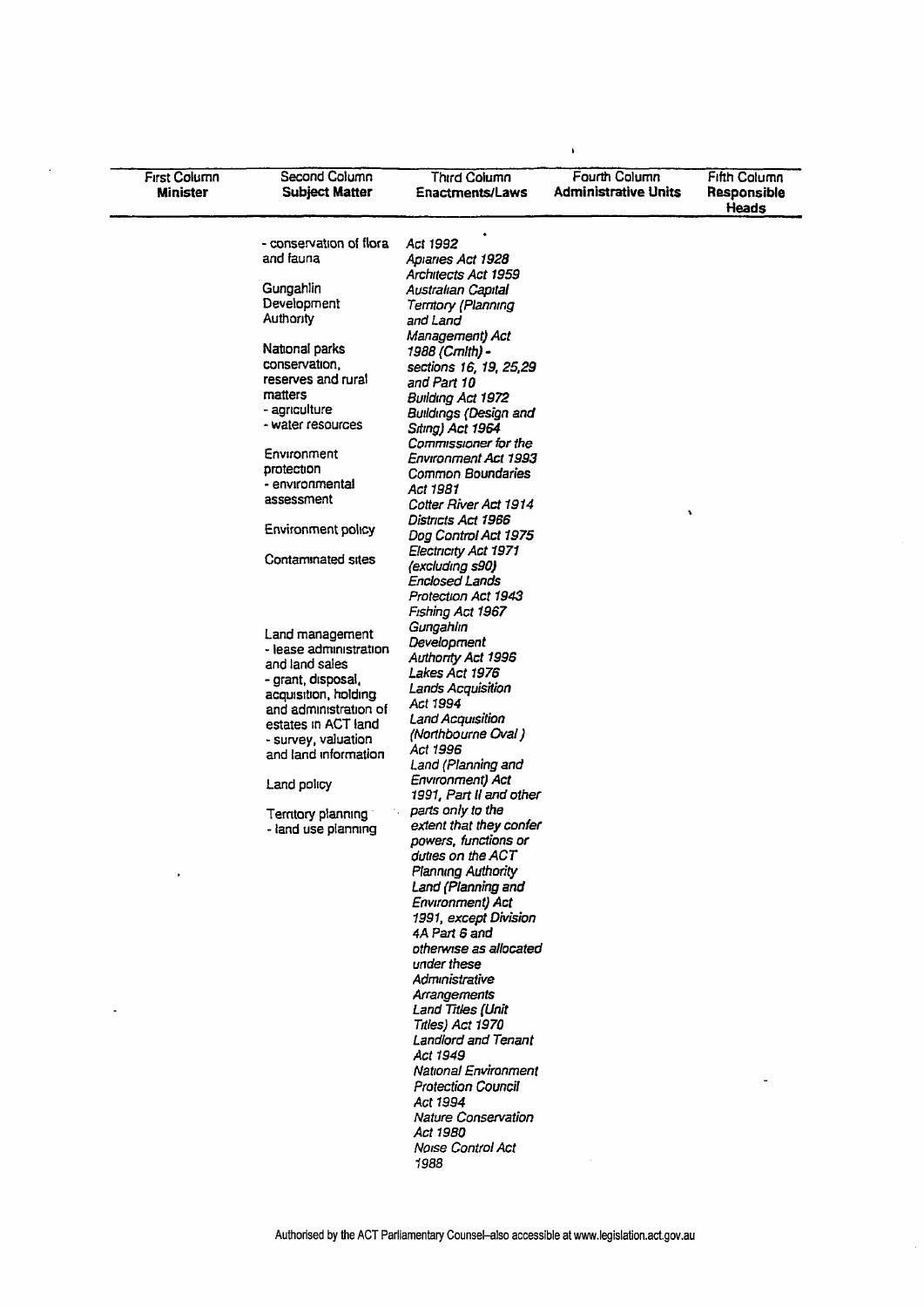| <b>First Column</b><br><b>Minister</b>                         | Second Column<br><b>Subject Matter</b>                                                  | Third Column<br><b>Enactments/Laws</b>                                                                                                                                                                                                                                                                                                                                                                                                                                                                                                                                                                                                                                                                   | Fourm Column<br><b>Administrative Units</b>       | <b>Fifth Column</b><br>Responsible<br>Heads                           |
|----------------------------------------------------------------|-----------------------------------------------------------------------------------------|----------------------------------------------------------------------------------------------------------------------------------------------------------------------------------------------------------------------------------------------------------------------------------------------------------------------------------------------------------------------------------------------------------------------------------------------------------------------------------------------------------------------------------------------------------------------------------------------------------------------------------------------------------------------------------------------------------|---------------------------------------------------|-----------------------------------------------------------------------|
|                                                                |                                                                                         | <b>Noxious Weeds</b><br>Act 1921<br>Nudity Act 1976<br>Ozone Protection<br>Act 1991<br>Pesticides Act 1989<br>Plant Diseases<br>Act 1934<br>Plumbers, Drainers<br>and Gasfitters Board<br>Act 1982<br>Protection of Lands<br>Act 1937<br><b>Public Place Names</b><br>Act 1989<br><b>Public Roads Act</b><br>1902<br>(NSW)<br><b>Rabbit Destruction</b><br>Act 1919<br>Recovery of Lands<br>Act 1929 - except as<br>administered by the<br>Minister for Housing<br>and Community<br>Services<br>Roads and Public<br>Places Act 1937 - 15A<br>to 15R only<br>Stock Act 1991<br>Surveyors Act 1967<br>Trespass on Territory<br>Land Act 1932<br>Unit Titles Act 1970<br><b>Water Pollution Act</b><br>1984 |                                                   |                                                                       |
| <b>Minister for Housing</b><br>and Family Services             | Housing<br>- housing policy<br>- housing assistance<br>- promotion of home<br>ownership | <b>Housing Assistance</b><br>Act 1987<br>Recovery of Lands<br>Act 1929 - except<br>sections 4 and 5<br>insofar as they<br>relate to Housing<br>Trust properties                                                                                                                                                                                                                                                                                                                                                                                                                                                                                                                                          | <b>ACT Housing</b>                                | Chief Executive,<br>Department of<br><b>Urban Services</b>            |
| <b>Minister for Housing</b><br>and Family Services             | Family and welfare<br><b>Services</b>                                                   | Adoptions Act 1993<br><b>Children's Services</b><br>Act 1986 - except for<br>Parts<br>3, 7 and 10                                                                                                                                                                                                                                                                                                                                                                                                                                                                                                                                                                                                        | Department of<br><b>Education and</b><br>Training | Chief Executive,<br>Department of<br><b>Education and</b><br>Training |
| <b>Minister for</b><br><b>Education and</b><br><b>Training</b> | Higher education<br>policy<br>Vocational education                                      | Canberra Institute of<br>Technology Act 1987<br>Education Act 1937<br><b>Education Services for</b>                                                                                                                                                                                                                                                                                                                                                                                                                                                                                                                                                                                                      | Department of<br>Education and<br>Training        | Chief Executive,<br>Department of<br><b>Education and</b><br>Training |

 $\ddot{\phantom{1}}$ 

 $\bar{1}$ 

 $\frac{1}{1}$ 

 $\bar{1}$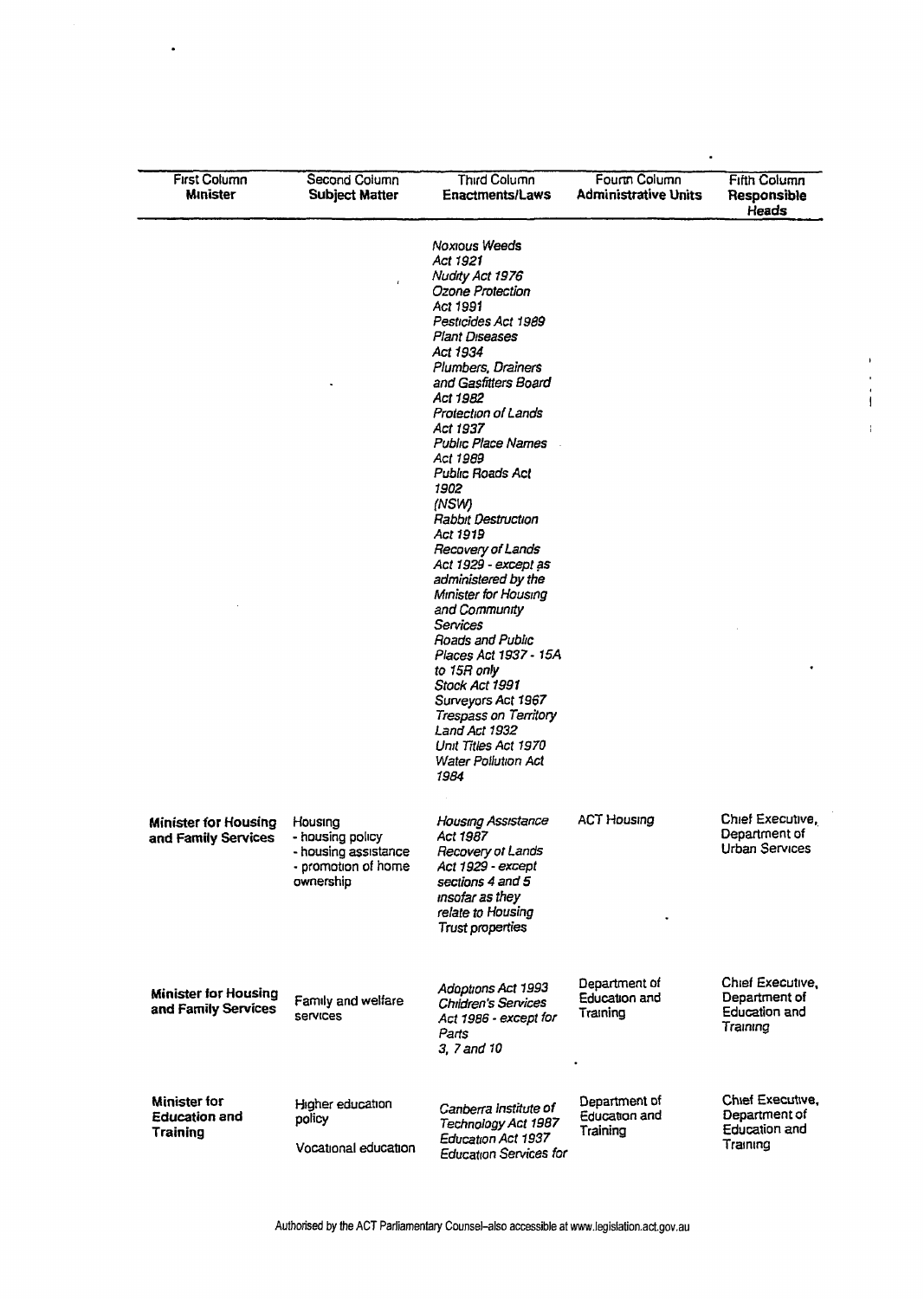| <b>First Column</b><br><b>Minister</b>                         | Second Column<br><b>Subject Matter</b>                                                                                                                                                                                                                                                                                                                                                               | <b>Third Column</b><br><b>Enactments/Laws</b>                                                                                                                                                                                                                                                                                                                                                                                                                                    | Fourth Column<br><b>Administrative Units</b> | <b>Fifth Column</b><br>Responsible<br>Heads                    |
|----------------------------------------------------------------|------------------------------------------------------------------------------------------------------------------------------------------------------------------------------------------------------------------------------------------------------------------------------------------------------------------------------------------------------------------------------------------------------|----------------------------------------------------------------------------------------------------------------------------------------------------------------------------------------------------------------------------------------------------------------------------------------------------------------------------------------------------------------------------------------------------------------------------------------------------------------------------------|----------------------------------------------|----------------------------------------------------------------|
|                                                                | and training<br>- accreditation of<br>courses<br>Canberra institute of<br>Technology<br>- technical and further<br>education<br>Schooling<br>- public schooling<br>- provision of<br>education centres<br>- registration of non-<br>government schools<br>- accreditation of<br>courses and awards in<br><b>ACT schools</b><br>International Hotel<br>School                                         | Overseas Students<br>(Registration and<br>Regulation of<br>Providers) Act 1994<br>Hotel School Act 1996<br><b>Schools Authonty</b><br>Act 1976<br>Vocational Education<br>and Training<br>Act 1995                                                                                                                                                                                                                                                                               |                                              |                                                                |
| <b>Minister for</b><br>Children's and<br><b>Youth Services</b> | Children's services<br>- pre-schools<br>- childcare<br>- adolescent day care<br>Youth policy and<br>services<br>- programs<br>- grants<br>Child health and<br>development services                                                                                                                                                                                                                   | <b>Children's Services</b><br>Act 1986 - Part 7 only                                                                                                                                                                                                                                                                                                                                                                                                                             | Department of<br>Education and<br>Training   | Chief Executive,<br>Department of<br>Education and<br>Training |
| <b>Attorney-General</b>                                        | Electoral matters<br>Administration of law<br>and justice<br>- law reform, criminal<br>Law and prosecutions<br>- private law<br>- company law<br>Law and order<br>- ACT courts<br>- sentencing policy<br>- parole and<br><b>Community Service</b><br>Orders<br>Corrective services<br>Administrative law<br>- administrative<br>review<br>Civil liberties and<br>human rights<br>Liquor, (other than | Acts Citation Act 1976<br>Administration<br>Act 1989<br>Administration and<br>Probate<br>Act 1929<br>Administrative<br><b>Appeals Tnbunal Act</b><br>1989<br>Administrative<br>Decisions (Judicial<br>Review) Act 1989<br>Age of Majority<br>Act 1974<br>Amendments<br>Incorporation<br>Act 1929<br>Anglican Church of<br>Australia Act 1980<br>Anglican Church of<br>Australia Trust<br>Property Act 1917<br>Artificial Conception<br>Act 1985<br>Associations<br>Incorporation | Attorney-General's<br>Department             | Chief Executive,<br>Attorney-<br>General's<br>Department       |

 $\overline{\phantom{a}}$ 

 $\ddot{\phantom{1}}$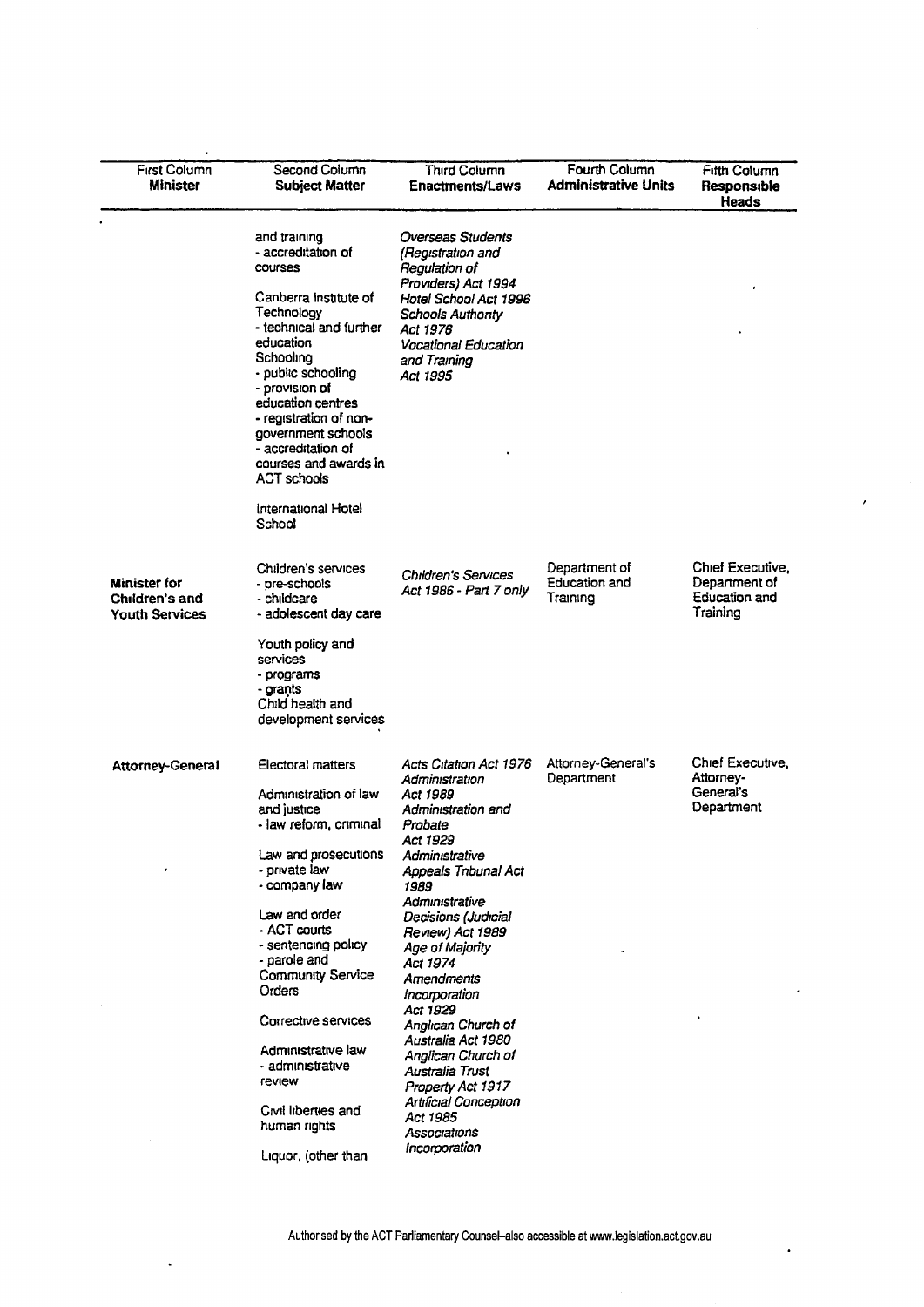| <b>First Column</b><br>Minister | Second Column<br><b>Subject Matter</b> | Third Column<br><b>Enactments/Laws</b> | Fourth Column<br><b>Administrative Units</b> | <b>Fifth Column</b><br>Responsible<br>Heads |
|---------------------------------|----------------------------------------|----------------------------------------|----------------------------------------------|---------------------------------------------|
|                                 | revenue collection)                    | Act 1991                               |                                              |                                             |
|                                 |                                        | Australian-American                    |                                              |                                             |
|                                 | Gambling, (other than                  | Educational                            |                                              |                                             |
|                                 | gaming machines,                       | Foundation                             |                                              |                                             |
|                                 | casino control)                        | Act 1966                               |                                              |                                             |
|                                 |                                        | <b>Bail Act 1992</b>                   |                                              |                                             |
|                                 | Censorship                             | Bırıh (Equalıty of<br>Status)          |                                              |                                             |
|                                 | Legal Aid                              | Act 1988<br><b>Business Names</b>      |                                              |                                             |
|                                 | <b>Public Trustee</b>                  | Act 1963<br>Children's Services        |                                              |                                             |
|                                 | Administration of                      | Act 1986, Parts 3 and                  |                                              |                                             |
|                                 | <b>Estates and Trusts</b>              | 10, only                               |                                              |                                             |
|                                 |                                        | Church of England in                   |                                              |                                             |
|                                 | Registrar services                     | Australia Act 1980                     |                                              |                                             |
|                                 | - Land Titles and                      | Civil Liberty (Animals)                |                                              |                                             |
|                                 | registration of                        | Act 1984                               |                                              |                                             |
|                                 | Instruments                            | Classification                         |                                              |                                             |
|                                 | - registration of Births,              | (Publications, Films                   |                                              |                                             |
|                                 | Deaths and Marnages                    | and Computer                           |                                              |                                             |
|                                 | - registration of                      | Games)                                 |                                              |                                             |
|                                 | business names                         | (Enforcement) Act                      |                                              |                                             |
|                                 | - Associations                         | 1995                                   |                                              |                                             |
|                                 | Incorporation                          | Commercial                             |                                              |                                             |
|                                 |                                        | Arbitration                            |                                              |                                             |
|                                 | Provision of legal                     | Act 1986                               |                                              |                                             |
|                                 | services to the ACT                    | Commonwealth                           |                                              |                                             |
|                                 | Government                             | <b>Functions (Statutes</b>             |                                              |                                             |
|                                 | <b>Statutory Decision</b>              | Review) Act 1981,                      |                                              |                                             |
|                                 | Making services and                    | Part 2                                 |                                              |                                             |
|                                 | appeals for land                       | Community Advocate                     |                                              |                                             |
|                                 | planning                               | Act 1991                               |                                              |                                             |
|                                 |                                        | Compensation (Fatal                    |                                              |                                             |
|                                 |                                        | Injuries) Act 1968                     |                                              |                                             |
|                                 |                                        | Conveyancing                           |                                              |                                             |
|                                 |                                        | Act 1919                               |                                              |                                             |
|                                 |                                        | Coroners Act 1956                      |                                              |                                             |
|                                 |                                        | Courts (Hire-Purchase                  |                                              |                                             |
|                                 |                                        | Agreements) Act 1963                   |                                              |                                             |
|                                 |                                        | Crimes Act 1900                        |                                              |                                             |
|                                 |                                        | Cnmes (Offences                        |                                              |                                             |
|                                 |                                        | against the<br>Government) Act         |                                              |                                             |
|                                 |                                        | 1989                                   |                                              |                                             |
|                                 |                                        | Crimes Legislation                     |                                              |                                             |
|                                 |                                        | (Status and Citation)                  |                                              |                                             |
|                                 |                                        | Act 1992                               |                                              |                                             |
|                                 |                                        | Criminal Injuries                      |                                              |                                             |
|                                 |                                        | Compensation                           |                                              |                                             |
|                                 |                                        | Act 1983                               |                                              |                                             |
|                                 |                                        | Crown Proceedings                      |                                              |                                             |
|                                 |                                        | Act 1992                               |                                              |                                             |
|                                 |                                        | <b>Director of Public</b>              |                                              |                                             |
|                                 |                                        | Prosecutions                           |                                              |                                             |
|                                 |                                        | Act 1990                               |                                              |                                             |
|                                 |                                        | Discrimination                         |                                              |                                             |
|                                 |                                        | Act 1991                               |                                              |                                             |
|                                 |                                        | Domestic                               |                                              |                                             |
|                                 |                                        | Relationships                          |                                              |                                             |
|                                 |                                        | Act 1994                               |                                              |                                             |

 $\hat{\mathcal{A}}$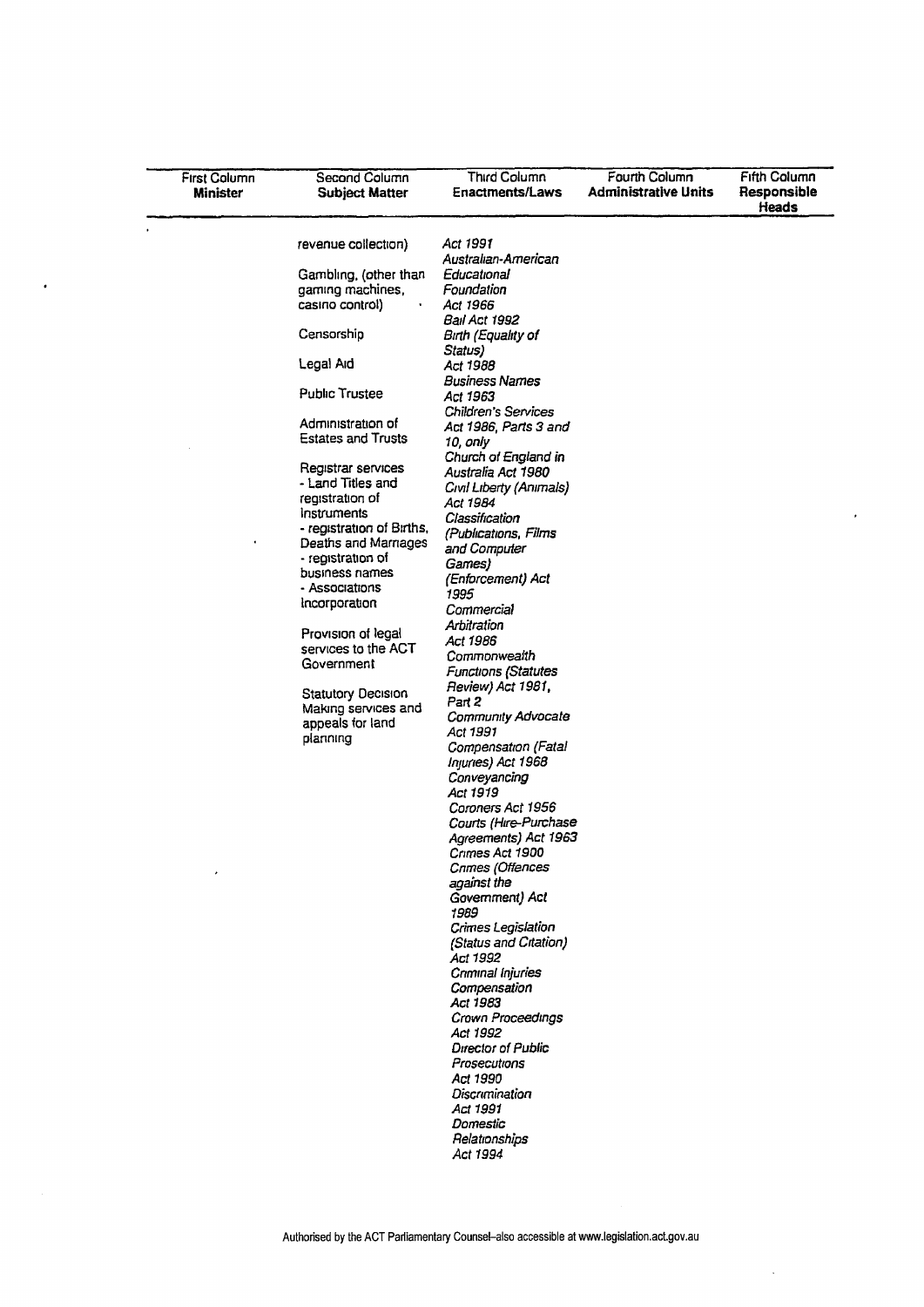| <b>First Column</b><br>Minister | Second Column<br><b>Subject Matter</b> | Third Column<br>Enactments/Laws                                                                                                                                                                                                                                                                                                                                                                                                                                                                                                                                                                                                                                                                                                                                                                                                                          | <b>Fourth Column</b><br><b>Administrative Units</b> | <b>Fifth Column</b><br>Responsible<br>Heads |
|---------------------------------|----------------------------------------|----------------------------------------------------------------------------------------------------------------------------------------------------------------------------------------------------------------------------------------------------------------------------------------------------------------------------------------------------------------------------------------------------------------------------------------------------------------------------------------------------------------------------------------------------------------------------------------------------------------------------------------------------------------------------------------------------------------------------------------------------------------------------------------------------------------------------------------------------------|-----------------------------------------------------|---------------------------------------------|
|                                 |                                        | Domestic Violence<br>Act 1986<br>Earnings (Assignment<br>and Attachment) Act<br>1996<br>Electoral Act 1992<br>Electoral (Application)<br>Act 1996<br><b>Enforcement of Public</b><br>Interests Act 1973<br>Evidence Act 1971<br>Evidence (Closed-<br>Circuit Television)<br>Act 1991<br><b>Family Provision</b><br>Act 1969<br>Firearms Act 1996<br>Forfeiture Act 1991<br>Freedom of<br>Information Act 1989<br><b>Government Solicitor</b><br>Act 1989<br>Guardianship and<br>Management of<br>Propeny Act 1991<br><b>Imperial Acts</b><br><b>Application Act 1986</b><br>and Imperial Acts in<br>their application in the<br>Territory<br>Institute for the Study<br>of Man and Society<br>Incorporation<br>Act 1968<br>Instruments Act 1933<br>interpretation Act<br>1967<br><b>Judgement Creditors</b><br>Remedies Act 1933<br>Judicial Commissions |                                                     |                                             |
|                                 |                                        | Act 1994<br>Judiciary (Stay of<br>Proceedings) Act<br>1933<br>Juries Act 1967<br>Jurisdiction of Courts<br>(Cross-vesting)<br>Act 1993<br>Justices of the Peace<br>Act 1989<br>Land (Planning &<br>Environment) Act<br>1991, Div 4A Part 6<br>Law Officer Act 1992<br>Law Reform<br>(Abolitions and<br>Repeals) Act 1996<br>Legal Aid Act 1977<br>Legal Practitioners<br>Act 1970<br>Legislation                                                                                                                                                                                                                                                                                                                                                                                                                                                         |                                                     |                                             |

 $\hat{\mathcal{L}}$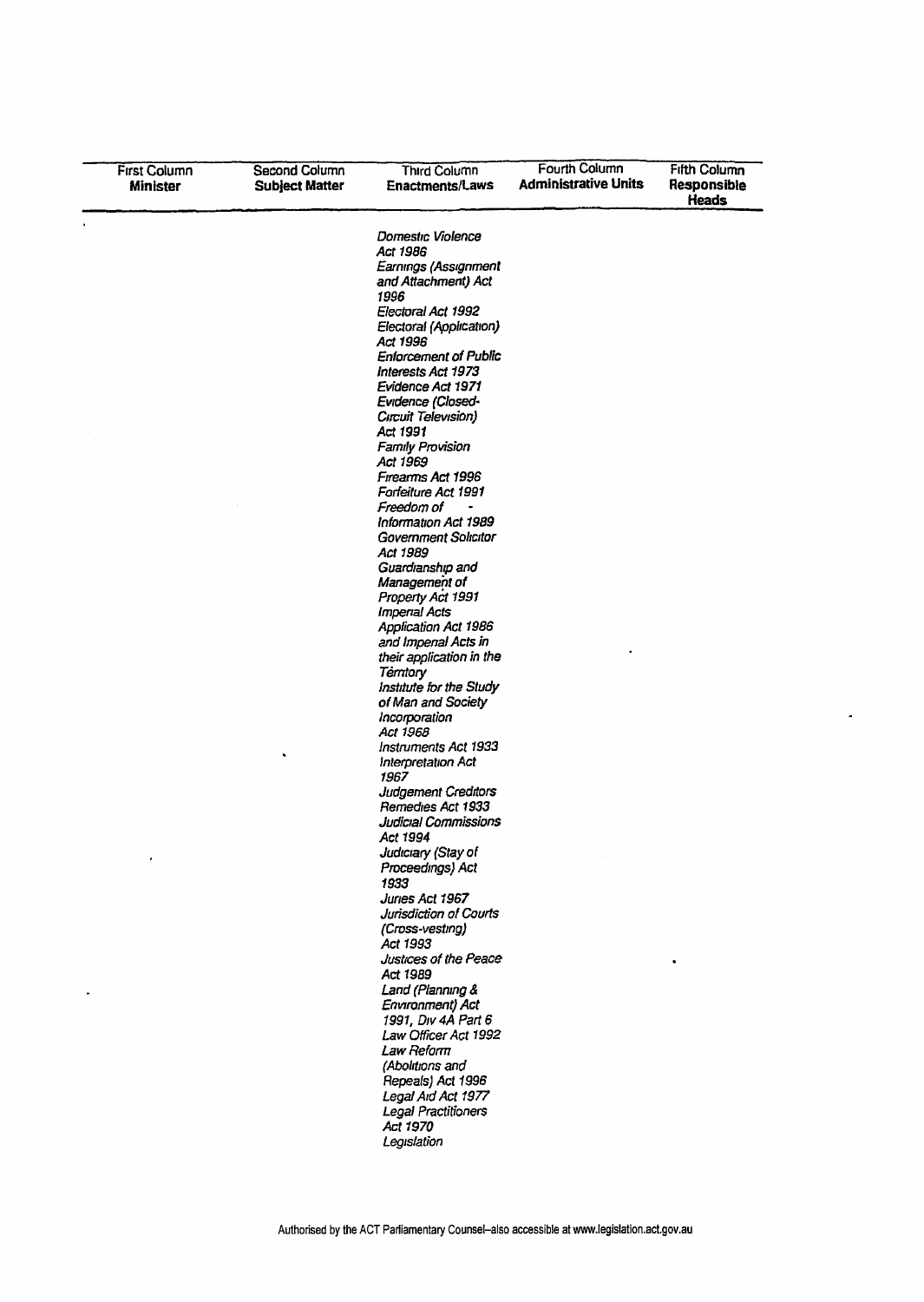| <b>First Column</b><br><b>Minister</b> | Second Column<br><b>Subject Matter</b> | Third Column<br><b>Enactments/Laws</b>         | Fourth Column<br><b>Administrative Units</b> | <b>Fifth Column</b><br>Responsible<br>Heads |
|----------------------------------------|----------------------------------------|------------------------------------------------|----------------------------------------------|---------------------------------------------|
|                                        |                                        | (Republication) Act                            |                                              |                                             |
|                                        |                                        | 1996<br>Limitation Act 1985                    |                                              |                                             |
|                                        |                                        | Liquar Act 1975 -                              |                                              |                                             |
|                                        |                                        | except to the extent                           |                                              |                                             |
|                                        |                                        | administered by the<br>Treasurer               |                                              |                                             |
|                                        |                                        | Listening Devices                              |                                              |                                             |
|                                        |                                        | Act 1992                                       |                                              |                                             |
|                                        |                                        | Magistrates and                                |                                              |                                             |
|                                        |                                        | Coroner's Court<br>(Registrar) Act 1991        |                                              |                                             |
|                                        |                                        | <b>Magistrates Court</b>                       |                                              |                                             |
|                                        |                                        | Act 1930                                       |                                              |                                             |
|                                        |                                        | Magistrates Court                              |                                              |                                             |
|                                        |                                        | (Civil Jurisdiction)<br>Act 1982               |                                              |                                             |
|                                        |                                        | <b>Magistrates Court</b>                       |                                              |                                             |
|                                        |                                        | (Enforcement of-                               |                                              |                                             |
|                                        |                                        | Judgements) Act 1994                           |                                              |                                             |
|                                        |                                        | Mamtenance Act 1968<br>Married Persons'        |                                              |                                             |
|                                        |                                        | Property Act 1986                              |                                              |                                             |
|                                        |                                        | Married Persons'                               |                                              |                                             |
|                                        |                                        | (Torts) Act 1968                               |                                              |                                             |
|                                        |                                        | Medical Treatment<br>Act 1994                  |                                              |                                             |
|                                        |                                        | Mental Health Act                              |                                              |                                             |
|                                        |                                        | 1962 - section 5                               |                                              |                                             |
|                                        |                                        | Mental Health                                  |                                              |                                             |
|                                        |                                        | (Treatment and Care)<br>Act 1994 - all of Part |                                              |                                             |
|                                        |                                        | 3, Part 8, and Part 9                          |                                              |                                             |
|                                        |                                        | and sections 141, 142                          |                                              |                                             |
|                                        |                                        | and 143 of Part 13                             |                                              |                                             |
|                                        |                                        | Mercantile Law<br>Act 1962                     |                                              |                                             |
|                                        |                                        | National Crime                                 |                                              |                                             |
|                                        |                                        | <b>Authority (Territory</b>                    |                                              |                                             |
|                                        |                                        | Provisions) Act 1991<br><b>New South Wales</b> |                                              |                                             |
|                                        |                                        | Acts Act 1986 and any                          |                                              |                                             |
|                                        |                                        | New South Wales Act                            |                                              |                                             |
|                                        |                                        | in its application in the                      |                                              |                                             |
|                                        |                                        | Terntory the text of                           |                                              |                                             |
|                                        |                                        | which appears in<br>Schedule 2 to that Act     |                                              |                                             |
|                                        |                                        | other than an Act                              |                                              |                                             |
|                                        |                                        | administered by                                |                                              |                                             |
|                                        |                                        | another Minister<br><b>New South Wales</b>     |                                              |                                             |
|                                        |                                        | Acts Application Act                           |                                              |                                             |
|                                        |                                        | 1984 and any New                               |                                              |                                             |
|                                        |                                        | South Wales Act in its                         |                                              |                                             |
|                                        |                                        | application in the                             |                                              |                                             |
|                                        |                                        | Temtory the text of<br>which appears in        |                                              |                                             |
|                                        |                                        | Schedule 2 to that Act                         |                                              |                                             |
|                                        |                                        | other than an Act                              |                                              |                                             |
|                                        |                                        | administered by                                |                                              |                                             |
|                                        |                                        | another Minister                               |                                              |                                             |

 $\overline{a}$ 

 $\hat{\mathcal{L}}$ 

l.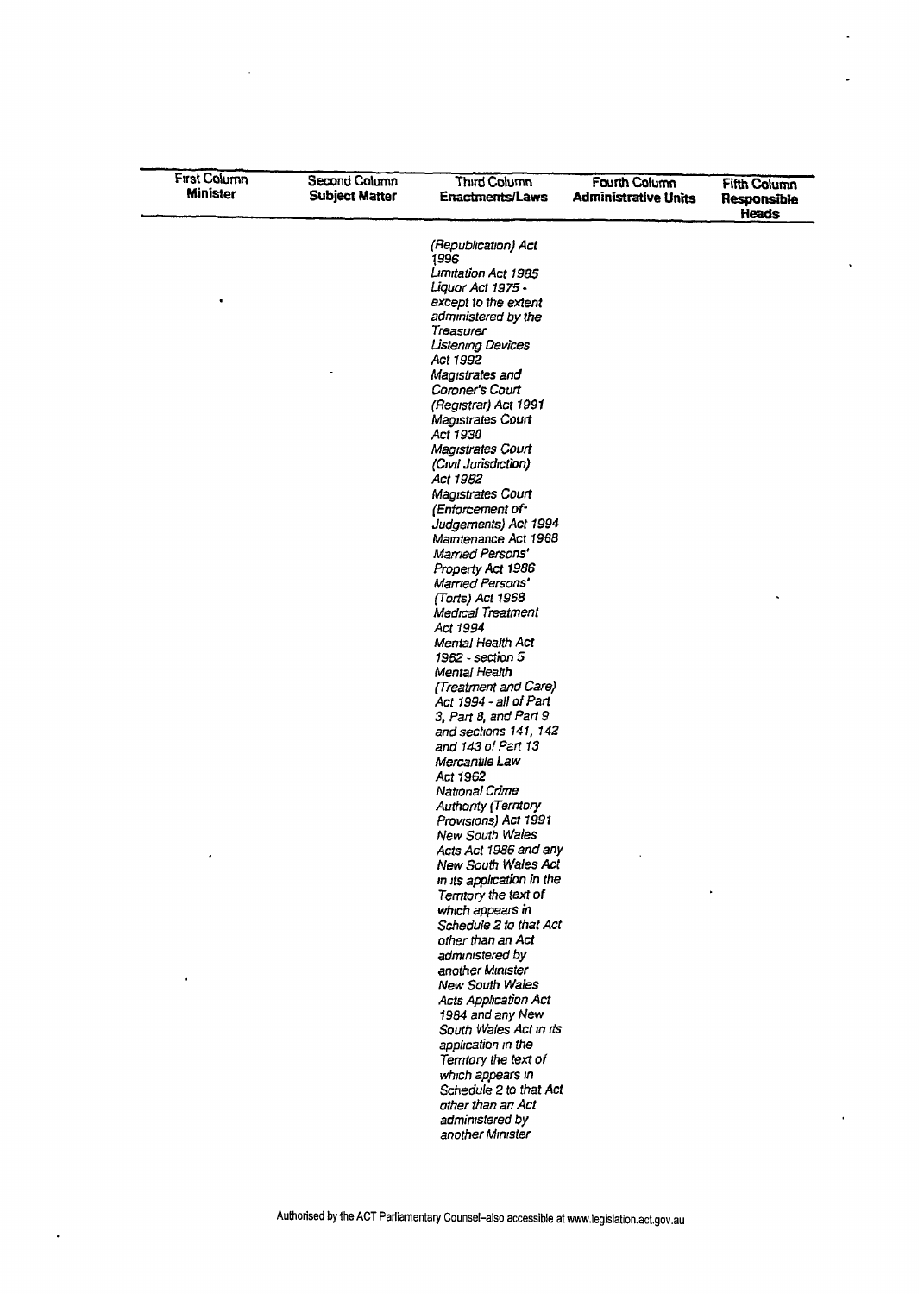| <b>First Column</b><br><b>Minister</b> | Second Column<br><b>Subject Matter</b> | Third Column<br>Enactments/Laws            | Fourth Column<br><b>Administrative Units</b> | <b>Fifth Column</b><br>Responsible<br><b>Heads</b> |
|----------------------------------------|----------------------------------------|--------------------------------------------|----------------------------------------------|----------------------------------------------------|
|                                        |                                        | Notanes Public                             |                                              |                                                    |
|                                        |                                        | Act 1984                                   |                                              |                                                    |
|                                        |                                        | Oaths and                                  |                                              |                                                    |
|                                        |                                        | Affirmations                               |                                              |                                                    |
|                                        |                                        | Act 1984<br>Ombudsman Act 1989             |                                              |                                                    |
|                                        |                                        | Parole Act 1976                            |                                              |                                                    |
|                                        |                                        | Parole Orders                              |                                              |                                                    |
|                                        |                                        | (Transfer) Act 1983                        |                                              |                                                    |
|                                        |                                        | Partnership Act 1963                       |                                              |                                                    |
|                                        |                                        | Penodic Detention Act                      |                                              |                                                    |
|                                        |                                        | 1995                                       |                                              |                                                    |
|                                        |                                        | Perpetuities and                           |                                              |                                                    |
|                                        |                                        | Accumulations                              |                                              |                                                    |
|                                        |                                        | Act 1985                                   |                                              |                                                    |
|                                        |                                        | Powers of Attorney<br>Act 1956             |                                              |                                                    |
|                                        |                                        | Presbyterian Church                        |                                              |                                                    |
|                                        |                                        | <b>Trust Property Act</b>                  |                                              |                                                    |
|                                        |                                        | 1971                                       |                                              |                                                    |
|                                        |                                        | Presbytenan Church                         |                                              |                                                    |
|                                        |                                        | (Proposals for Union                       |                                              |                                                    |
|                                        |                                        | with other Churches)                       |                                              |                                                    |
|                                        |                                        | Act 1972                                   |                                              |                                                    |
|                                        |                                        | Prisons (Interstate                        |                                              |                                                    |
|                                        |                                        | Transfer) Act 1993                         |                                              |                                                    |
|                                        |                                        | Prohibited Weapons<br>Act 1996             |                                              |                                                    |
|                                        |                                        | Proportional                               |                                              |                                                    |
|                                        |                                        | Representation (Hare                       |                                              |                                                    |
|                                        |                                        | Clarke) Entrenchment                       |                                              |                                                    |
|                                        |                                        | Act 1994                                   |                                              |                                                    |
|                                        |                                        | Proceeds of Crime                          |                                              |                                                    |
|                                        |                                        | Act 1991                                   |                                              |                                                    |
|                                        |                                        | Prostitution Act 1992                      |                                              |                                                    |
|                                        |                                        | Protection Orders                          |                                              |                                                    |
|                                        |                                        | (Reciprocal<br>Arrangements)               |                                              |                                                    |
|                                        |                                        | Act 1992                                   |                                              |                                                    |
|                                        |                                        | <b>Public Trustee</b>                      |                                              |                                                    |
|                                        |                                        | Act 1985                                   |                                              |                                                    |
| ,                                      |                                        | <b>Real Property</b>                       |                                              |                                                    |
|                                        |                                        | Act 1925                                   |                                              |                                                    |
|                                        |                                        | Real Property (Unit                        |                                              |                                                    |
|                                        |                                        | Titles) Act 1970                           |                                              |                                                    |
|                                        |                                        | Referendum<br>(Machinery                   |                                              |                                                    |
|                                        |                                        | Provisions) Act 1994                       |                                              |                                                    |
|                                        |                                        | Registrar-General                          |                                              |                                                    |
|                                        |                                        | Act 1993                                   |                                              |                                                    |
|                                        |                                        | <b>Registration of Births,</b>             |                                              |                                                    |
|                                        |                                        | <b>Deaths and Marriages</b>                |                                              |                                                    |
|                                        |                                        | Act 1963                                   |                                              |                                                    |
|                                        |                                        | Registration of Deeds                      |                                              |                                                    |
|                                        |                                        | Act 1957                                   |                                              |                                                    |
|                                        |                                        | <b>Remand Centres</b>                      |                                              |                                                    |
|                                        |                                        | Act 1976                                   |                                              |                                                    |
|                                        |                                        | <b>Removal of Prisoners</b>                |                                              |                                                    |
|                                        |                                        | (Australian Capital<br>Territory) Act 1968 |                                              |                                                    |
|                                        |                                        |                                            |                                              |                                                    |

 $\ddot{\phantom{a}}$ 

 $\hat{\boldsymbol{\epsilon}}$ 

 $\bar{1}$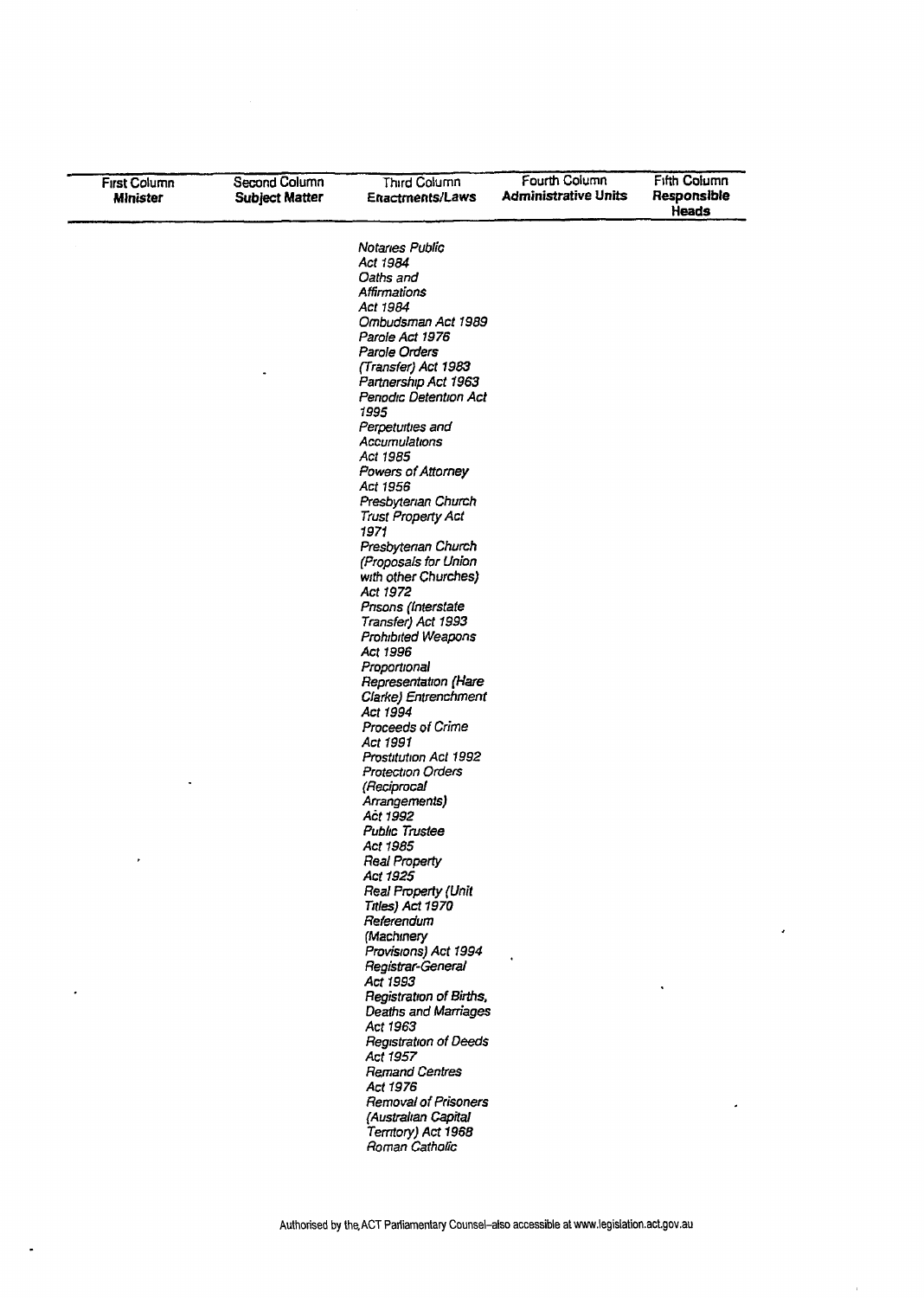| First Column<br>Minister                                       | Second Column<br><b>Subject Matter</b>                     | Third Column<br>Enactments/Laws                                                                                                                                                                                                                                                                                                                                                                                                                                                                                                                                                                                                                                                                                                                            | Fourth Column<br><b>Administrative Units</b> | <b>Fitth Column</b><br>Responsible<br>Heads              |
|----------------------------------------------------------------|------------------------------------------------------------|------------------------------------------------------------------------------------------------------------------------------------------------------------------------------------------------------------------------------------------------------------------------------------------------------------------------------------------------------------------------------------------------------------------------------------------------------------------------------------------------------------------------------------------------------------------------------------------------------------------------------------------------------------------------------------------------------------------------------------------------------------|----------------------------------------------|----------------------------------------------------------|
|                                                                |                                                            | <b>Church Property Trust</b><br>Act 1937<br>Salvation Army<br>Property Trust Act.<br>1934<br>Self-Government<br>(Citation of Laws)<br>Act 1989<br>Small Claims Act<br>1974<br><b>Statute Law Revision</b><br>(Penalties) Act 1994<br>Subordinate Laws<br>Act 1989<br>Substitute Parent<br>Agreements Act 1994<br>Supervision of<br><b>Offenders</b><br>(Community Service<br>Orders)<br>Act 1985<br>Supreme Court<br>Act 1933<br>Testamentary<br>Guardianship Act<br>1984<br>Trustee Act 1957<br><b>Trustee Companies</b><br>Act 1947<br><b>Uncollected Goods</b><br>Act 1996<br><b>Unclaimed Moneys</b><br>Act 1950<br>Uniting Church in<br>Australia Act 1977<br><b>Victims of Crime</b><br>Act 1994<br>Wills Act 1968<br>Witness Protection<br>Act 1996 |                                              |                                                          |
| <b>Minister for Police</b><br>and Emergency<br><b>Services</b> | <b>ACT Emergency</b><br>Service<br><b>ACT Fire Brigade</b> | <b>Bushfire Act 1936</b><br>Dangerous Goods Act<br>1975 (NSW)<br>Dangerous Goods Act<br>1984                                                                                                                                                                                                                                                                                                                                                                                                                                                                                                                                                                                                                                                               | <b>Emergency Services</b><br>Bureau          | Chief Executive,<br>Attorney-<br>General's<br>Department |
|                                                                | <b>ACT Bushfire Service</b>                                | Fire Brigade Act 1957<br>Fire Brigade                                                                                                                                                                                                                                                                                                                                                                                                                                                                                                                                                                                                                                                                                                                      |                                              |                                                          |
|                                                                | <b>ACT Ambulance</b><br>Service                            | (Administration)<br>Act 1974<br><b>Fuels Control Act</b>                                                                                                                                                                                                                                                                                                                                                                                                                                                                                                                                                                                                                                                                                                   |                                              |                                                          |
|                                                                | <b>Police Services</b>                                     | 1979                                                                                                                                                                                                                                                                                                                                                                                                                                                                                                                                                                                                                                                                                                                                                       |                                              |                                                          |
| <b>Minister for Fair</b><br>Trading                            | <b>Consumer Affairs</b><br>Rental Bonds                    | <b>Consumer Affairs</b><br>Act 1973<br>Consumer Credit Act<br>1995<br>Consumer Credit                                                                                                                                                                                                                                                                                                                                                                                                                                                                                                                                                                                                                                                                      | <b>Attorney General's</b><br>Department      | Chief Executive,<br>Attorney<br>General's<br>Department  |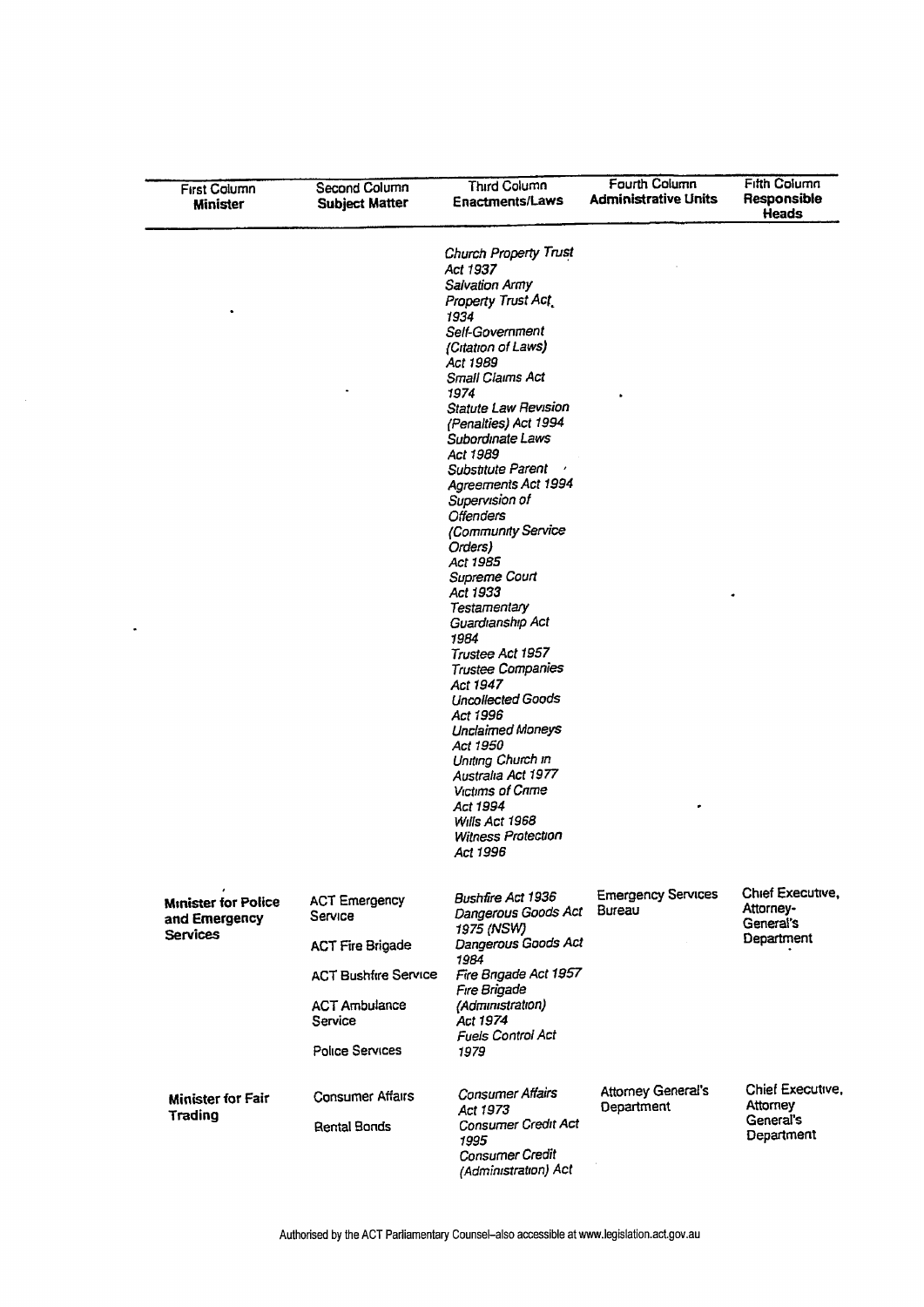| First Column<br>Minister                            | Second Column<br><b>Subject Matter</b> | Third Column<br><b>Enactments/Laws</b>                                                                                                                                                                                                                                                                                                                                                                                                                                                                                                                                                                                                                                                                                                                                                                  | Fourth Column<br><b>Administrative Units</b> | Fifth Column<br>Responsible<br>Heads                              |
|-----------------------------------------------------|----------------------------------------|---------------------------------------------------------------------------------------------------------------------------------------------------------------------------------------------------------------------------------------------------------------------------------------------------------------------------------------------------------------------------------------------------------------------------------------------------------------------------------------------------------------------------------------------------------------------------------------------------------------------------------------------------------------------------------------------------------------------------------------------------------------------------------------------------------|----------------------------------------------|-------------------------------------------------------------------|
| ٠                                                   |                                        | 1996<br>Credit Act 1985<br>Door to Door Trading<br>Act 1991<br>Fair Trading Act 1992<br>Fair Trading (Fuel<br>Prices) Act 1993<br>Fair Trading<br>(Petroleum Retail<br>Marketing) Act 1995<br>Land (Planning and<br>Environment) Act<br>1991 Division 4A Part<br>6 only<br>Landlord and Tenant<br>Act 1949<br>Law Reform<br>(Manufacturers<br>Warranties) Act 1977<br>Law Reform<br>(Misrepresentation)<br>Act 1977<br>Lay-by Sales<br>Agreements Act 1963<br>Registration of<br>Interests in Goods Act<br>1990<br>Sale of Goods Act<br>1954<br>Sale of Goods<br>(Vienna Convention)<br>Act 1987<br>Sale of Motor Vehicles<br>Act 1977<br><b>Tenancy Tnbunal Act</b><br>1994<br>Trade Measurement<br>Act 1991<br>Trade Measurement<br>(Administration)<br>Act 1991<br><b>Trading Stamps</b><br>Act 1972 |                                              |                                                                   |
| <b>Minister for Health</b><br>and Community<br>Care | Canberra Hospital<br>Community Care    | Blood donation<br>(Transmittable<br>Diseases) Act 1985<br>Cemeteries Act 1933 -                                                                                                                                                                                                                                                                                                                                                                                                                                                                                                                                                                                                                                                                                                                         | Department of Health<br>and Community Care   | Chief Executive,<br>Department of<br>Health and<br>Community Care |
|                                                     | Health policy and<br>planning          | section 16b<br>Chiropractors and                                                                                                                                                                                                                                                                                                                                                                                                                                                                                                                                                                                                                                                                                                                                                                        |                                              |                                                                   |
|                                                     | Hospital services                      | Osteopaths Act 1983<br>Dental Technicians<br>and Dental                                                                                                                                                                                                                                                                                                                                                                                                                                                                                                                                                                                                                                                                                                                                                 |                                              |                                                                   |
|                                                     | Public health                          | Prosthetists<br>Registration Act 1988                                                                                                                                                                                                                                                                                                                                                                                                                                                                                                                                                                                                                                                                                                                                                                   |                                              |                                                                   |
|                                                     | Community health<br>services           | Dentists Act 1931<br><b>Disability Services</b><br>Act 1991                                                                                                                                                                                                                                                                                                                                                                                                                                                                                                                                                                                                                                                                                                                                             |                                              |                                                                   |
|                                                     | Disability services<br>- policy        | Drugs of Dependence<br>Act 1989                                                                                                                                                                                                                                                                                                                                                                                                                                                                                                                                                                                                                                                                                                                                                                         |                                              |                                                                   |

 $\mathbb{R}^2$ 

 $\bar{\beta}$ 

 $\mathbb{R}^2$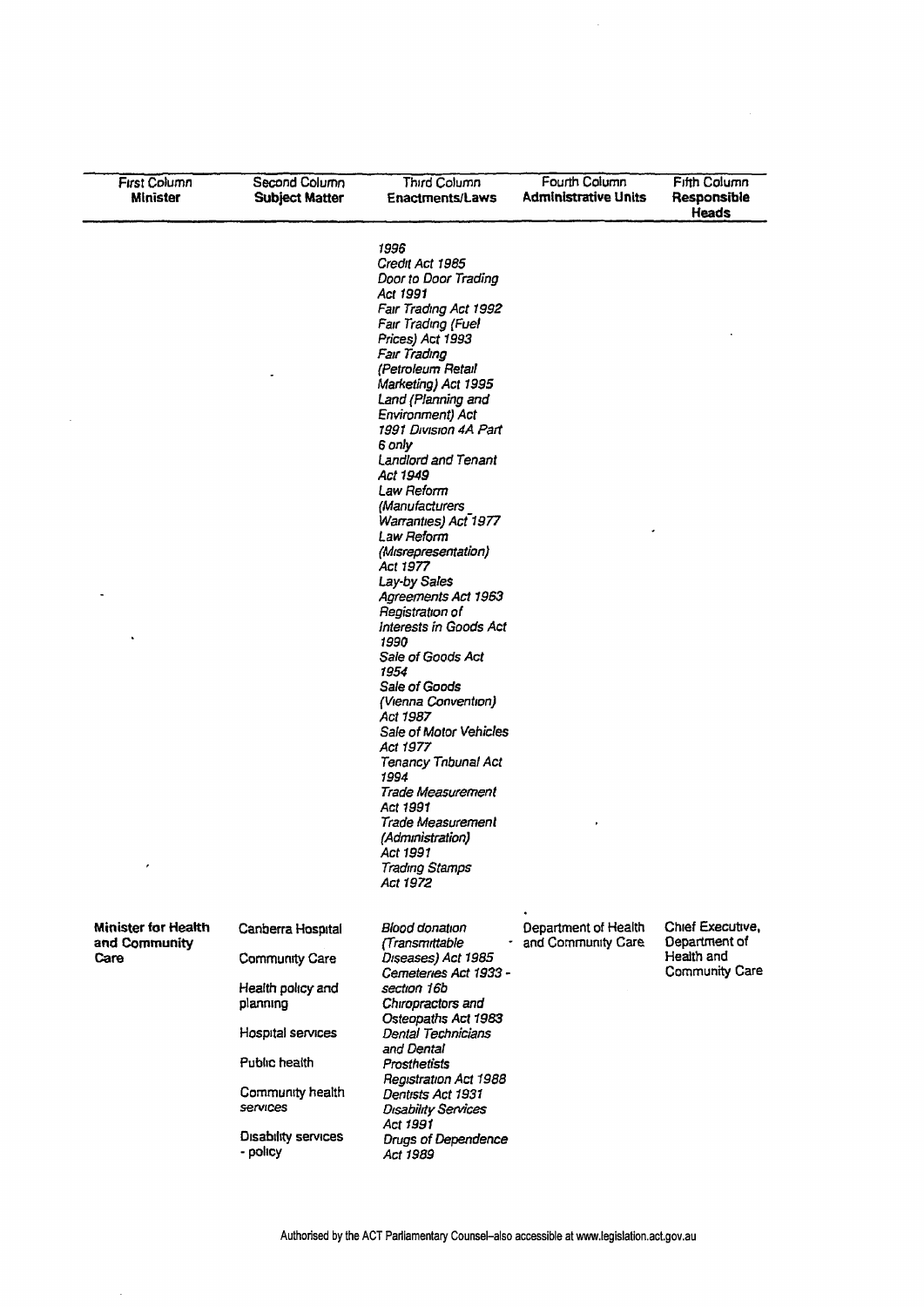| <b>First Column</b><br><b>Minister</b> | Second Column<br><b>Subject Matter</b> | Third Column<br><b>Enactments/Laws</b>  | Fourth Column<br><b>Administrative Units</b> | <b>Fifth Column</b><br>Responsible<br><b>Heads</b> |
|----------------------------------------|----------------------------------------|-----------------------------------------|----------------------------------------------|----------------------------------------------------|
|                                        | - programs                             | Epidemiological                         |                                              |                                                    |
|                                        |                                        | Studies                                 |                                              |                                                    |
|                                        | Aged services                          | (Confidentiality) Act                   |                                              |                                                    |
|                                        | - policy                               | 1992                                    |                                              |                                                    |
|                                        | - programs                             | Food Act 1992                           |                                              |                                                    |
|                                        |                                        | Hawkers Act 1936 -<br>section 8A        |                                              |                                                    |
|                                        |                                        | Health Act 1993                         |                                              |                                                    |
|                                        |                                        | Health and                              |                                              |                                                    |
|                                        |                                        | Community Care                          |                                              |                                                    |
|                                        |                                        | Services Act 1996                       |                                              |                                                    |
|                                        |                                        | <b>Health Complaints</b>                |                                              |                                                    |
|                                        |                                        | Act 1993<br>Health Professions          |                                              |                                                    |
|                                        |                                        | Boards (Elections)                      |                                              |                                                    |
|                                        |                                        | Act 1980                                |                                              |                                                    |
|                                        |                                        | <b>Health Professions</b>               |                                              |                                                    |
|                                        |                                        | Boards (Procedures)                     |                                              |                                                    |
|                                        |                                        | Act 1981<br><b>Health Promotion Act</b> |                                              |                                                    |
|                                        |                                        | 1995                                    |                                              |                                                    |
|                                        |                                        | Inebnates Act 1990                      |                                              |                                                    |
|                                        |                                        | (NSW)                                   |                                              |                                                    |
|                                        |                                        | Inebrates Act 1938                      |                                              |                                                    |
|                                        |                                        | Insane Persons and                      |                                              |                                                    |
|                                        |                                        | Inebriates (Committal                   |                                              |                                                    |
|                                        |                                        | and Detention)<br>Act 1936              |                                              |                                                    |
|                                        |                                        | <b>Intoxicated Persons</b>              |                                              |                                                    |
|                                        |                                        | (Care and Protection)                   |                                              |                                                    |
|                                        |                                        | Act 1994                                |                                              |                                                    |
|                                        |                                        | Meat Act 1931                           |                                              |                                                    |
|                                        |                                        | Medical Practitioners<br>Act 1930       |                                              |                                                    |
|                                        |                                        | Medical Services                        |                                              |                                                    |
|                                        |                                        | (Fees) Act 1984                         |                                              |                                                    |
|                                        |                                        | Mental Health Act                       |                                              |                                                    |
|                                        |                                        | 1962 - except                           |                                              |                                                    |
|                                        |                                        | section 5<br>Mental Health              |                                              |                                                    |
|                                        |                                        | (Treatment and Care)                    |                                              |                                                    |
|                                        |                                        | Act 1994 - except all                   |                                              |                                                    |
|                                        |                                        | of Part 3, Part 8, Part                 |                                              |                                                    |
|                                        |                                        | 9 and sections 141,                     |                                              |                                                    |
|                                        |                                        | 142 and 143 of Part                     |                                              |                                                    |
|                                        |                                        | 13<br><b>Milk Authonty Act</b>          |                                              |                                                    |
|                                        |                                        | 1971 - section 38                       |                                              |                                                    |
|                                        |                                        | Nurses Act 1988                         |                                              |                                                    |
|                                        |                                        | Optometrists Act 1956                   |                                              |                                                    |
|                                        |                                        | Pharmacy Act 1931                       |                                              |                                                    |
|                                        |                                        | Physiotherapists                        |                                              |                                                    |
|                                        |                                        | Act 1977<br>Podiatrists Act 1994        |                                              |                                                    |
|                                        |                                        | Poisons Act 1933                        |                                              |                                                    |
|                                        |                                        | Poisons and Drugs                       |                                              |                                                    |
|                                        |                                        | Act 1978                                |                                              |                                                    |
|                                        |                                        | Psychologists                           |                                              |                                                    |
|                                        |                                        | Act 1994<br>Public Health Act           |                                              |                                                    |
|                                        |                                        | 1928                                    |                                              |                                                    |